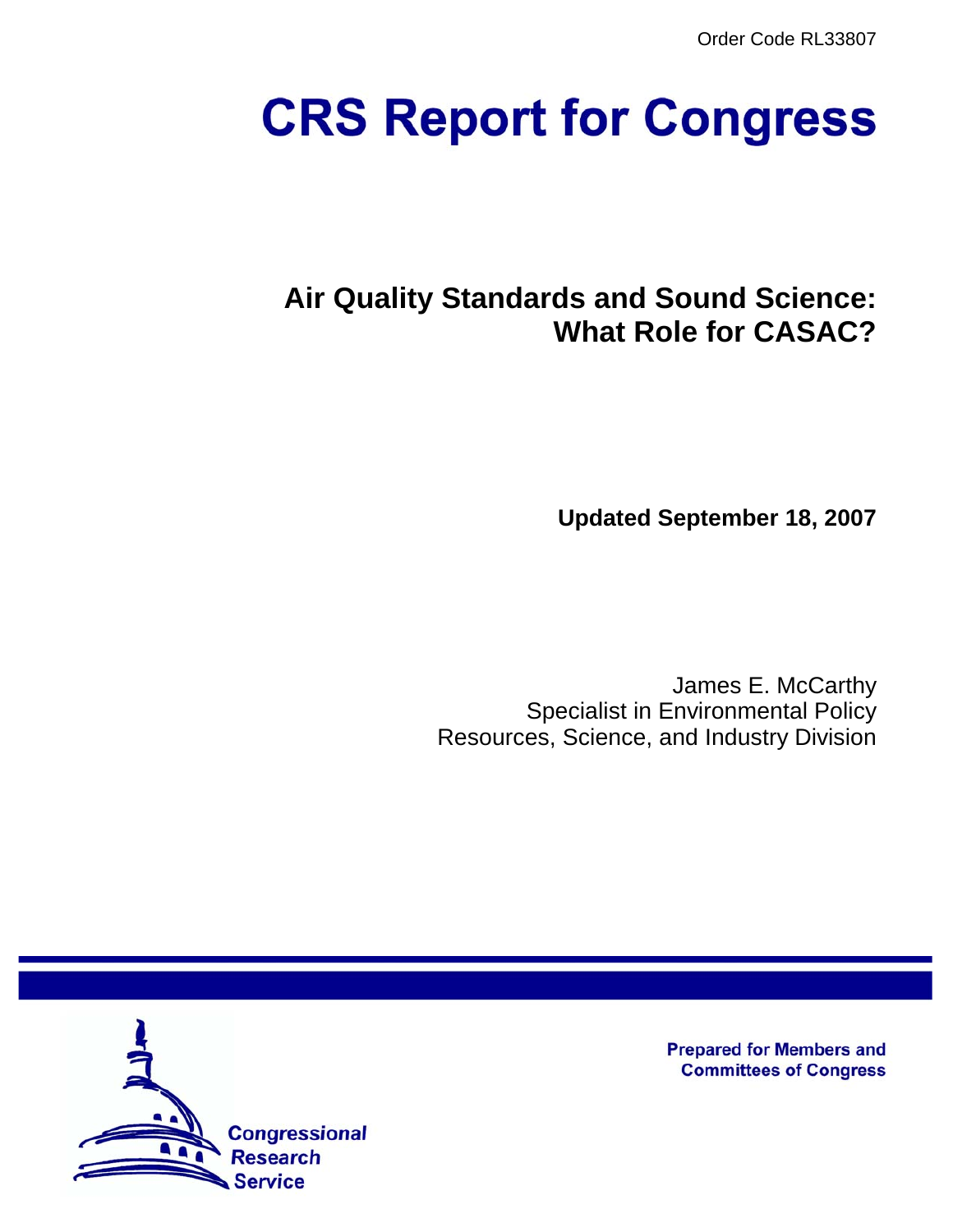# Air Quality Standards and Sound Science: What Role for CASAC?

## **Summary**

As the Environmental Protection Agency (EPA) completes its reviews of the ozone, particulate matter (PM), and lead air quality standards — the PM review was completed in September 2006, and the ozone and lead reviews are due for completion in March and September 2008, respectively — the Clean Air Scientific Advisory Committee (CASAC), an independent committee of scientists that advises the agency's Administrator, has been sharply critical of several of EPA's decisions.

CASAC was established by statute in 1977. Its members, largely from academia and from private research institutes, are appointed by the EPA Administrator. They review the agency's work in setting National Ambient Air Quality Standards (NAAQS), relying on panels of the nation's leading experts on the health and environmental effects of the specific pollutants. CASAC panels have a nearly 30 year history of working quietly in the background, issuing what were called "closure letters" on agency documents that summarize the science and the policy options behind the NAAQS. The science and policy documents, written by EPA staff, generally have gone through several iterations before the scientists were satisfied, but, with the issuance of a closure letter, CASAC has in past years removed itself from the process, leaving the final choice of standards to the Administrator.

In 2006, however, CASAC and its 22-member PM Review Panel forcefully objected to the Administrator's decisions regarding revision of the particulate NAAQS. The committee took the unprecedented steps of writing to the Administrator both after he proposed the standards in January, and after he promulgated them in September. In the latter communication, CASAC stated unanimously that the Administrator's action "*does not provide an 'adequate margin of safety ... requisite to protect the public health' (as required by the Clean Air Act)* ...." (Italics in original)

Within a month of CASAC's September 2006 letter, the committee's ozone review panel approved EPA's policy options Staff Paper, the next-to-last formal step before the Administrator proposed to revise the ozone NAAQS. In doing so, the panel drew a firm line ("There is no scientific justification for retaining the current primary 8-hr NAAQS"), and recommended a range far more stringent than the current standard. The Administrator proposed a less stringent range than CASAC in June 2007, but EPA is accepting comment on options as strong as CASAC's.

At the same time that CASAC panels were speaking out, EPA was conducting a review of CASAC's role and other aspects of the NAAQS-revision process. A December 7, 2006 EPA memorandum made a number of changes in that process that many argue will diminish the role of CASAC and agency scientists. As the changes have been implemented, CASAC has objected to some of the new procedures and a number of Senators have written the EPA Administrator to express their opposition to the changes. Congress is expected to continue taking an interest in the subject. This report discusses these issues, focusing on the statutory and historical role of CASAC and various proposals for change.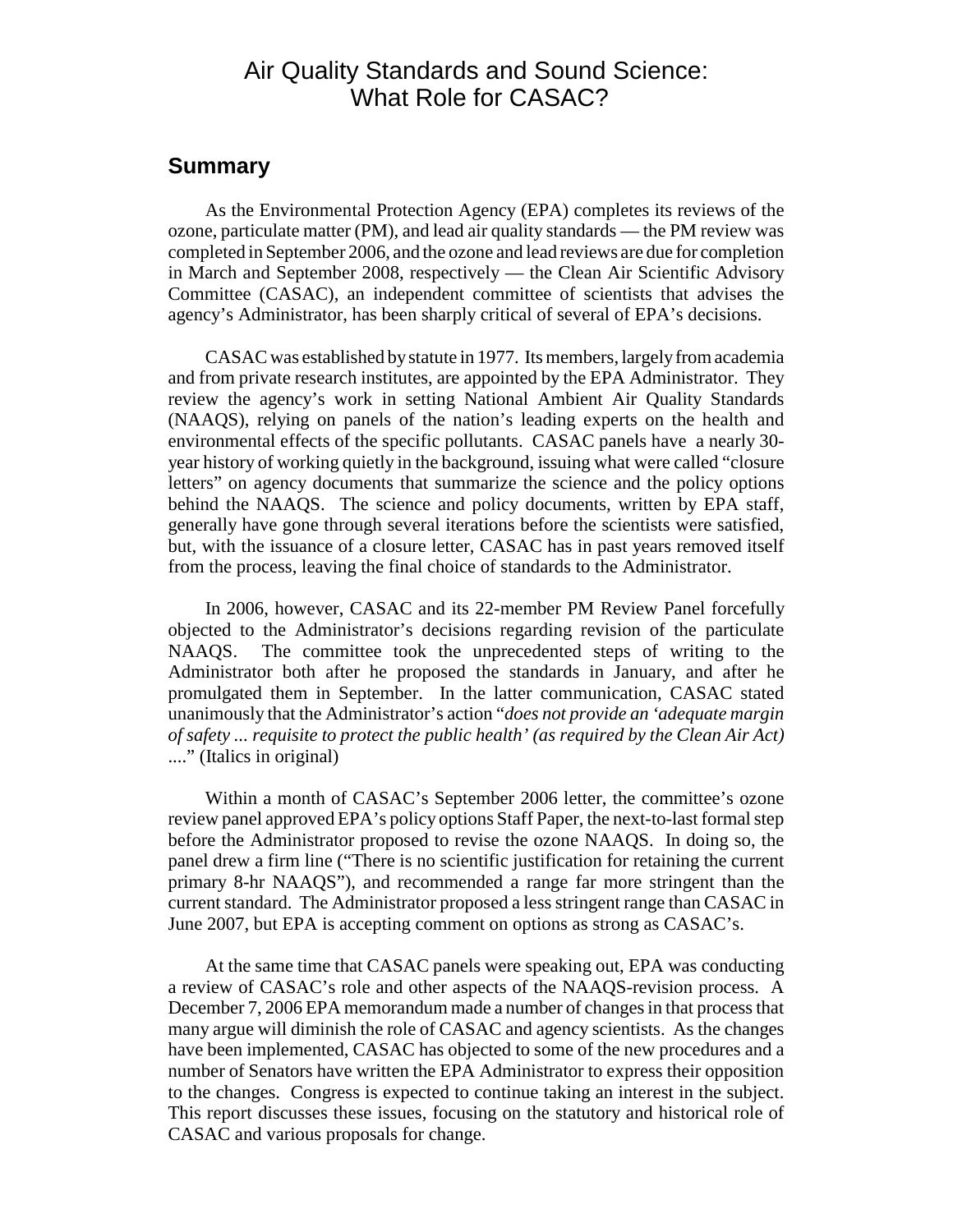# **Contents**

| Current and Former CASAC Members' Views of the NAAQS Process 15 |
|-----------------------------------------------------------------|
|                                                                 |
|                                                                 |
|                                                                 |
|                                                                 |
| Distinguishing Scientific Judgments from Policy Choices and     |
|                                                                 |
|                                                                 |
|                                                                 |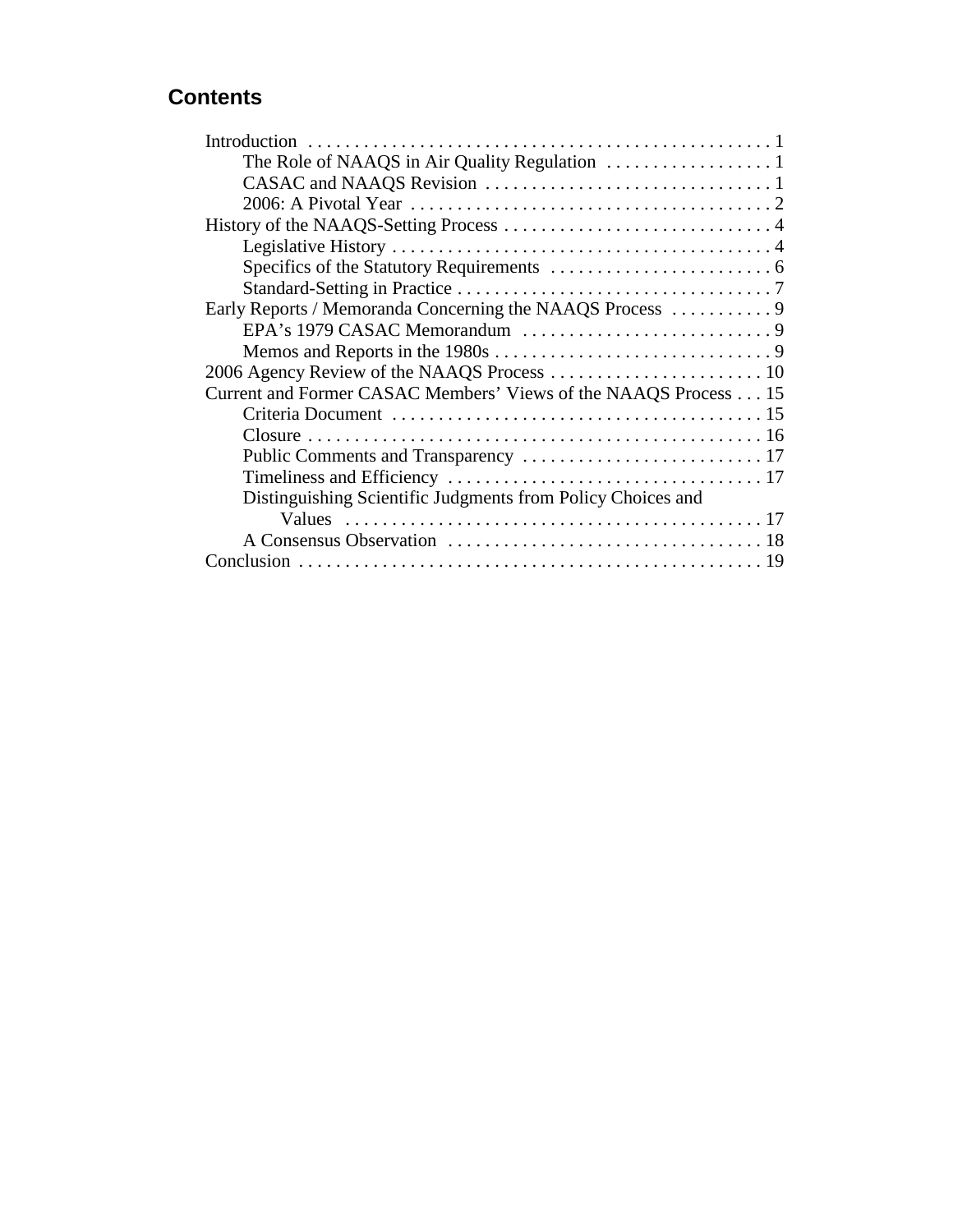# Air Quality Standards and Sound Science: What Role for CASAC?

# **Introduction**

**The Role of NAAQS in Air Quality Regulation.** Setting National Ambient Air Quality Standards (NAAQS) is an action that is at the core of the Clean Air Act. NAAQS apply to "criteria" pollutants — pollutants that "endanger public health or welfare," and whose presence in ambient air "results from numerous or diverse mobile or stationary sources."<sup>1</sup> Six pollutants are currently identified as criteria pollutants.<sup>2</sup> The EPA Administrator can add to the list if he determines that additional pollutants meet the act's criteria, or delete them if he concludes that they no longer do so.

NAAQS do not directly regulate emissions. Rather, the primary NAAQS identify pollutant concentrations in ambient air that must be attained to protect public health with an adequate margin of safety; secondary NAAQS identify concentrations necessary to protect public welfare, a broad term that includes damage to crops, vegetation, property, building materials, etc. $3$ 

In essence, NAAQS are standards that define what EPA considers to be clean air. Their importance stems from the long and complicated implementation process that is set in motion by their establishment. Once NAAQS have been set, EPA, using monitoring data and other information submitted by the states, identifies a list of areas that exceed the standards and must, therefore, reduce pollutant concentrations to achieve them. State and local governments then have three years to produce State Implementation Plans which outline the measures they will implement to reduce the pollution levels in these "nonattainment" areas. EPA also acts to control many of the NAAQS pollutants wherever they are emitted through national standards for products that emit them (particularly mobile sources, such as automobiles) and emission standards for new stationary sources, such as power plants.

**CASAC and NAAQS Revision.** Because the understanding of pollution's effects changes with new research, the Clean Air Act requires that EPA review NAAQS at five-year intervals and revise them as may be appropriate. To ensure that

<sup>&</sup>lt;sup>1</sup> Authority to establish NAAQS comes from Section 109 of the act, and the procedures for controlling NAAQS (or "criteria") pollutants are found throughout Titles I, II, and IV of the act. Pollutants that are less widely emitted are generally classified as "hazardous air pollutants" and are regulated under a different section of the act (Section 112).

<sup>&</sup>lt;sup>2</sup> The six criteria pollutants are ozone, particulates, carbon monoxide, sulfur dioxide, nitrogen oxides, and lead. All six were first identified as criteria pollutants subject to NAAQS in the 1970s.

<sup>&</sup>lt;sup>3</sup> The Clean Air Act's definition of welfare is found in Section 302(h) of the act.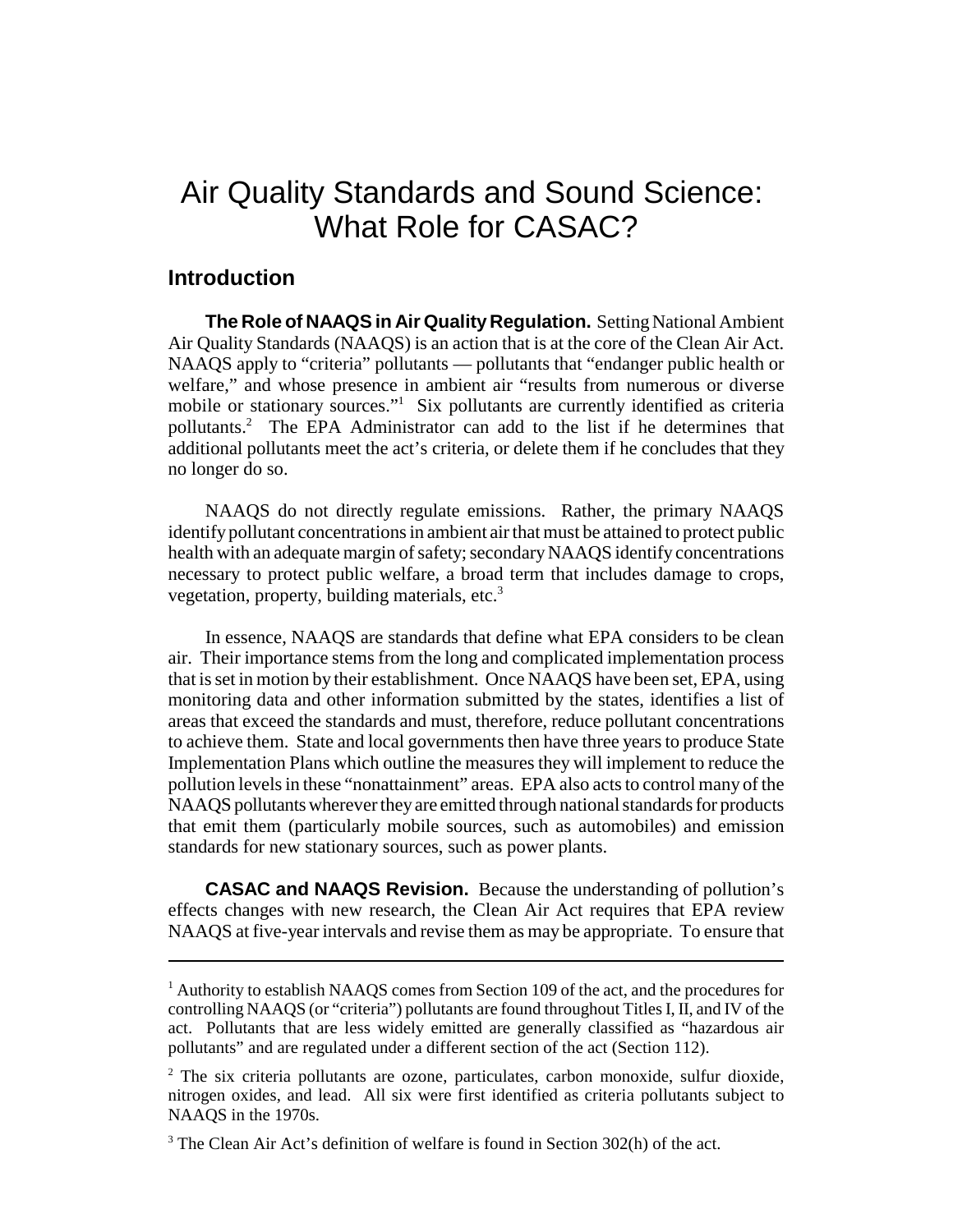these reviews meet the highest scientific standards, the 1977 amendments to the act required the Administrator to appoint an independent Clean Air Scientific Advisory Committee (CASAC). CASAC has seven members, largely from academia and from private research institutions, who generally serve for two consecutive three-year terms. In conducting NAAQS reviews, their expertise is supplemented by panels of the nation's leading experts on the health and environmental effects of the specific pollutants that are under review. These panels can be quite large. The recent particulate matter and ozone review panels, for example, had 22 and 23 members, respectively. CASAC, as well as the public, makes suggestions regarding the membership of these panels, with the final selections made by EPA. The panels review the agency's work during NAAQS-setting and NAAQS-revision, rather than conducting their own independent reviews.

CASAC panels have a nearly 30-year history of working quietly in the background, advising the agency's staff on NAAQS reviews, and issuing what were called "closure letters" on the agency documents that summarize the science and the policy options behind the NAAQS. Closure letters have been used by CASAC panels to indicate a consensus that the agency staff's work provides an adequate scientific basis for regulatory decisions. The science and policy documents, written by EPA staff, generally have gone through several iterations before the scientists were satisfied, but, with the issuance of a closure letter, CASAC has in past years removed itself from the process, leaving the formal proposal and final choice of standards to the Administrator. Proposal comes in the form of a *Federal Register* notice that triggers a formal public comment period, and the final choice is promulgated in the *Federal Register*, as well, following the review of public comments.

**2006: A Pivotal Year.** In 2006, the usual pattern of NAAQS reviews was upset by three events. First, as EPA promulgated revisions to the particulate matter (PM) NAAQS, CASAC and its PM Review Panel publicly objected both to the Administrator's decision not to strengthen the annual standard for fine particulates  $(PM<sub>2.5</sub>)$  and to various aspects of his decision regarding larger particles  $(PM<sub>10</sub>)$ <sup>4</sup>. The committee took the unprecedented steps of writing to the Administrator both after he proposed the standards in January, and after he promulgated them in September. In the latter communication, CASAC stated unanimously that the Administrator's action "*does not provide an 'adequate margin of safety ... requisite to protect the public health' (as required by the Clean Air Act)* ...."5 (Italics in original.)

<sup>&</sup>lt;sup>4</sup> The decisions that CASAC objected to also failed to follow the advice of EPA's Staff Paper, which CASAC had endorsed in letters dated June 6, 2005, and September 15, 2005. See letters of Dr. Rogene Henderson, Chair, CASAC, to Hon., Stephen L. Johnson, Administrator, U.S. EPA, June 6, 2005, at [http://epa.gov/sab/pdf/casac-05-007.pdf] and September 15, 2005, at [http://epa.gov/sab/pdf/sab-casac-05-012.pdf]. These letters did not use the word "closure," a point of controversy that will be discussed later in this report. For many members of CASAC, the absence of closure in 2005 appears to have been the root of the public controversy over the PM standard in 2006.

<sup>&</sup>lt;sup>5</sup> Letter of Rogene Henderson et al. of the Clean Air Scientific Advisory Committee to Hon. Stephen L. Johnson, EPA Administrator, September 29, 2006, available at (continued...)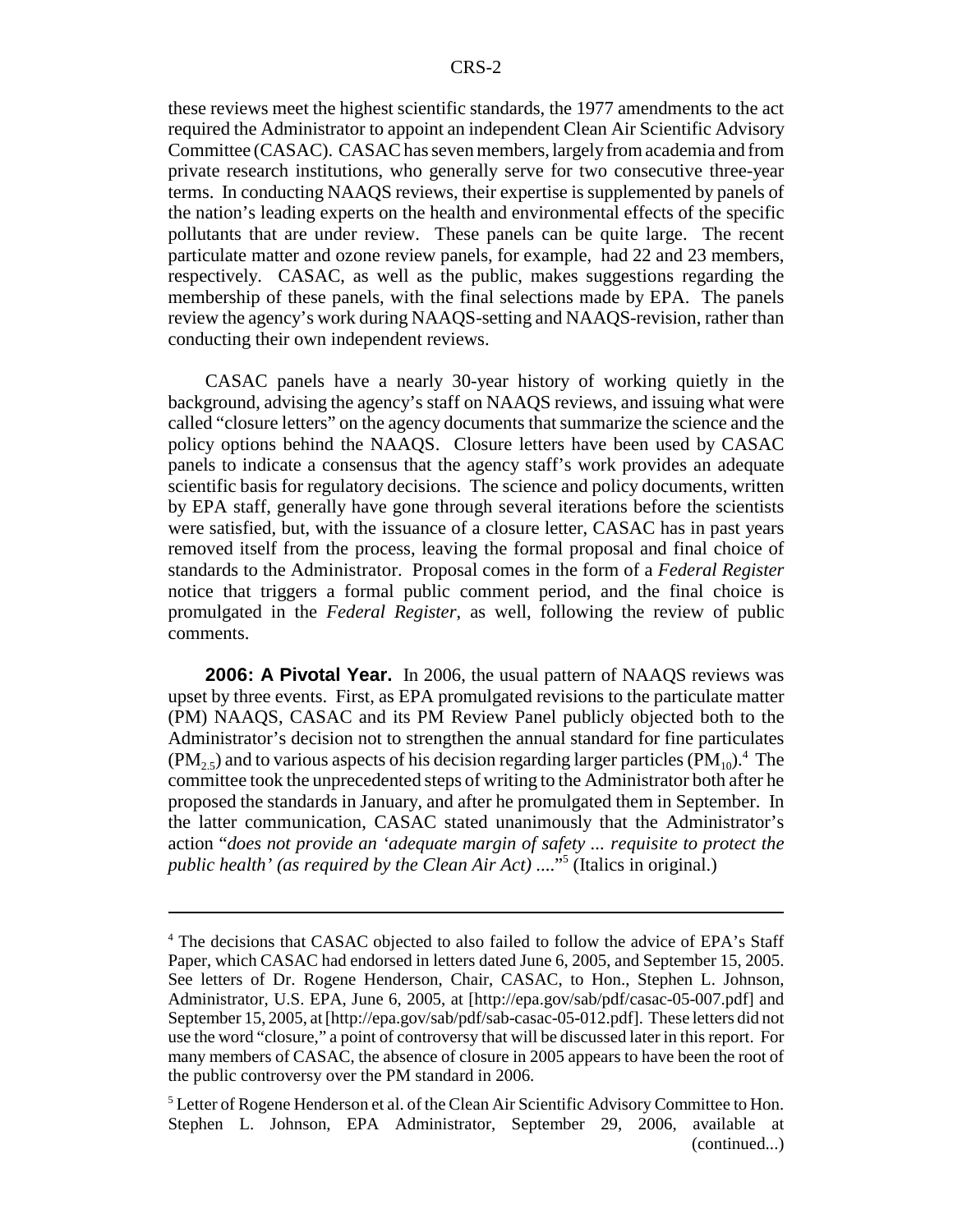A month after CASAC's challenge to the final particulate decision, CASAC's ozone review panel took an unusually strong stand regarding review of that NAAQS. The panel approved EPA's policy options paper (or "Staff Paper"), the next-to-last formal step before the Administrator proposes revision of the ozone NAAQS, but in doing so it stated, "There is no scientific justification for retaining the current primary 8-hr NAAQS ...," and it recommended a range for the revised standard that would be substantially more stringent than the current standard.<sup>6</sup> The Administrator proposed a revision generally outside CASAC's range on June 20, 2007. He has until March 2008 to make a final decision.

The actions by CASAC and its ozone and PM review panels were followed in short order by an EPA announcement, December 7, 2006, that it will modify the process for setting and reviewing NAAQS. Under EPA's new procedures, the agency's political appointees<sup>7</sup> will have a role early in the process, helping to choose the scientific studies to be reviewed, and CASAC will no longer have a role in approving the policy Staff Paper with its recommendations to the Administrator. (The Staff Paper will also be renamed, becoming a "Policy Assessment.") CASAC will be relegated to commenting on the paper after it appears in the *Federal Register*, during a public comment period.

The goal, according to agency officials, is to speed up the review process, which has consistently taken longer than the five years allowed by statute. "These improvements will help the agency meet the goal of reviewing each NAAQS on a five-year cycle as required by the Clean Air Act, without compromising the scientific integrity of the process,"8 according to the memorandum that finalized the changes. The changes caused concern among environmental groups and some in the scientific community, however, because, they say, they give a larger role to the agency's political appointees and a smaller role to EPA staff and CASAC.

These three events (CASAC's challenge of the PM NAAQS, its panel's unusually forceful stance regarding revision of the ozone NAAQS, and EPA's decision to change the NAAQS review process) have thrust CASAC, heretofore a relatively obscure scientific committee, into the limelight. The developments raise important questions regarding the role of science and scientists in the setting of air

 $5$  (...continued)

<sup>[</sup>http://www.epa.gov/sab/pdf/casac-ltr-06-003.pdf]. Italics in original. For additional discussion of the PM standard controversy, see CRS Report RL33776, *Clean Air Act Issues in the 110th Congress: Implementation and Oversight*.

<sup>&</sup>lt;sup>6</sup> Letter of Rogene Henderson, Chair, Clean Air Scientific Advisory Committee, to Hon. Stephen L. Johnson, EPA Administrator, October 24, 2006, available at [http://www.epa.gov/sab/pdf/casac-07-001.pdf].

 $<sup>7</sup>$  As in other executive branch agencies or departments, the senior management of EPA</sup> consists of officials appointed by the President and confirmed by the Senate.

<sup>&</sup>lt;sup>8</sup> "Process for Reviewing National Ambient Air Quality Standards," Memorandum of Marcus Peacock, Deputy EPA Administrator, to Dr. George Gray, Assistant Administrator, Office of Research and Development, and Bill Wehrum, Acting Assistant Administrator, Office of Air and Radiation, December 7, 2006, p. 3, available at [http://www.epa.gov/ttn/naaqs/memo\_process\_for\_reviewing\_naaqs.pdf].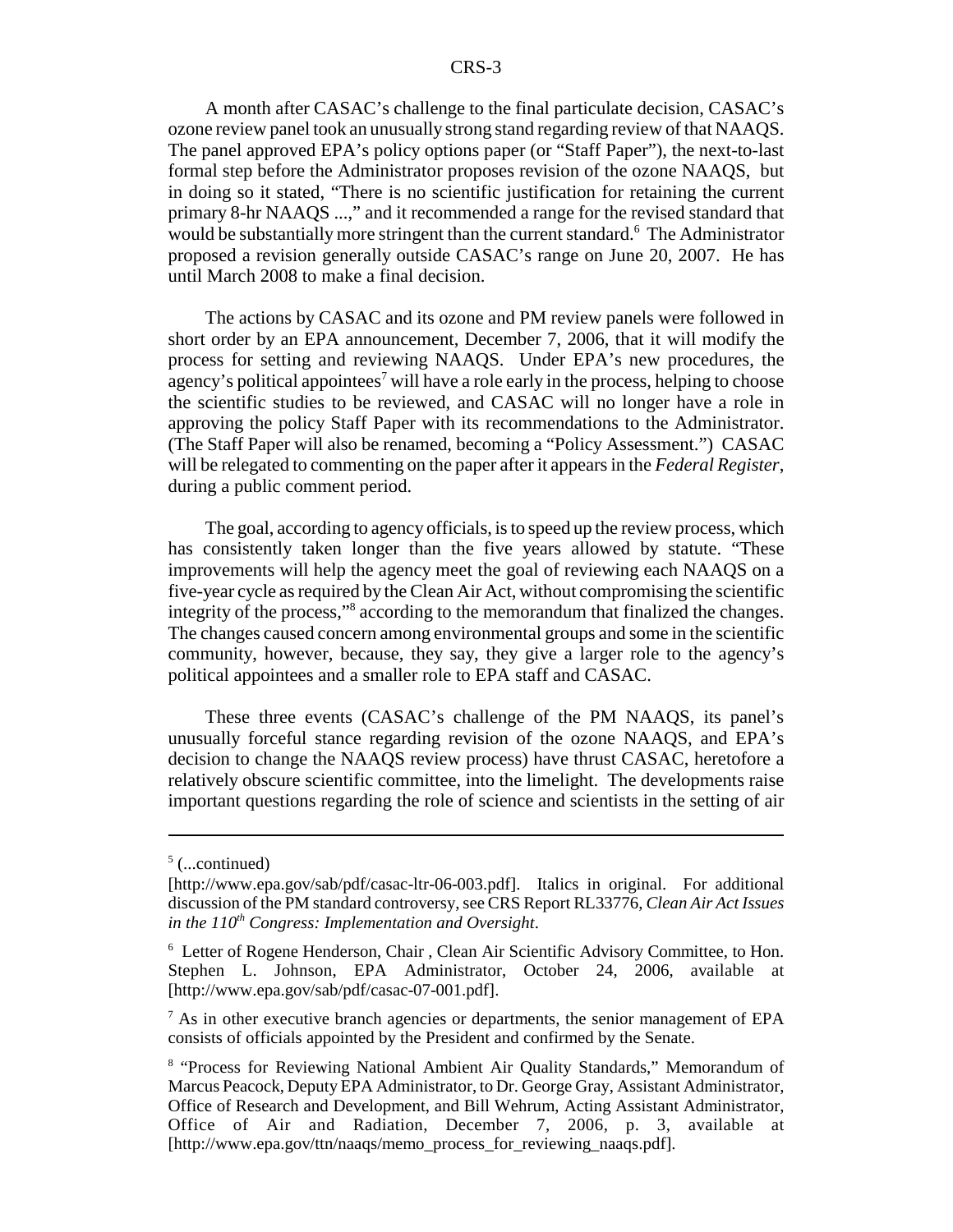quality standards. The Senate Environment and Public Works Committee included CASAC issues among those it considered February 6, 2007, in a hearing on "Oversight of Recent EPA Decisions." Further Congressional scrutiny of these issues is considered possible.

To provide a better understanding of the issues, this report provides a history of the NAAQS-setting process and the role of CASAC since its inception in the late 1970s. It also reviews various proposals for change that have been discussed, including EPA's recently announced modifications.

# **History of the NAAQS-Setting Process**

**Legislative History.** Prior to enactment of the Clean Air Act of 1970, there was no authority for the establishment of national ambient air quality standards. Control of air pollution and standards for air quality were considered primarily a state's right and responsibility.

Beginning in 1963, however, Congress began establishing the framework for what became the NAAQS-setting process. The Clean Air Act of 1963 (P.L. 88-206) and the Air Quality Act of 1967 (P.L. 90-148) directed the Secretary of Health, Education, and Welfare<sup>9</sup> to "develop and issue to the States such criteria of air quality as in his judgment may be requisite for the protection of the public health and welfare." These criteria were to be issued "after consultation with appropriate advisory committees and Federal departments and agencies," and were to "accurately reflect the latest scientific knowledge useful in indicating the kind and extent of all identifiable effects on health and welfare...."<sup>10</sup> To provide scientific advice, the Surgeon General established a National Air Quality Criteria Advisory Committee  $(NAOCAC)$  in March 1968.<sup>11</sup>

*Establishment of the NAAQS Process.* The air quality criteria were originally intended primarily to assist the states in establishing their own air quality standards; but they survive today as the first step in the establishment of national standards (NAAQS). NAAQS themselves were first required by the Clean Air Act Amendments of 1970 (P.L. 91-604). The 1970 amendments directed the new Environmental Protection Agency (which had taken over the air pollution functions of the Health, Education, and Welfare Department) to promulgate NAAQS for each pollutant for which air quality criteria had already been issued, $12$  and to promulgate

<sup>&</sup>lt;sup>9</sup> At the time, the Environmental Protection Agency had not been established.

<sup>&</sup>lt;sup>10</sup> Section 107 of the Clean Air Act (P.L. 88-206, 1963), as amended by the Air Quality Act of 1967 (P.L. 90-148).

 $11$  Morton Lippmann, "Role of Science Advisory Groups in Establishing Standards for Ambient Air Pollutants," *Aerosol Science and Technology*, Volume 6, 1987, p. 101.

 $12$  Four months after enactment of this authority, on April 30, 1971, the EPA Administrator established the first NAAQS, simultaneously promulgating standards for six categories of pollutants: particulate matter, photochemical oxidants (principally ozone), hydrocarbons, sulfur oxides, nitrogen dioxide, and carbon monoxide. With some modifications, these (continued...)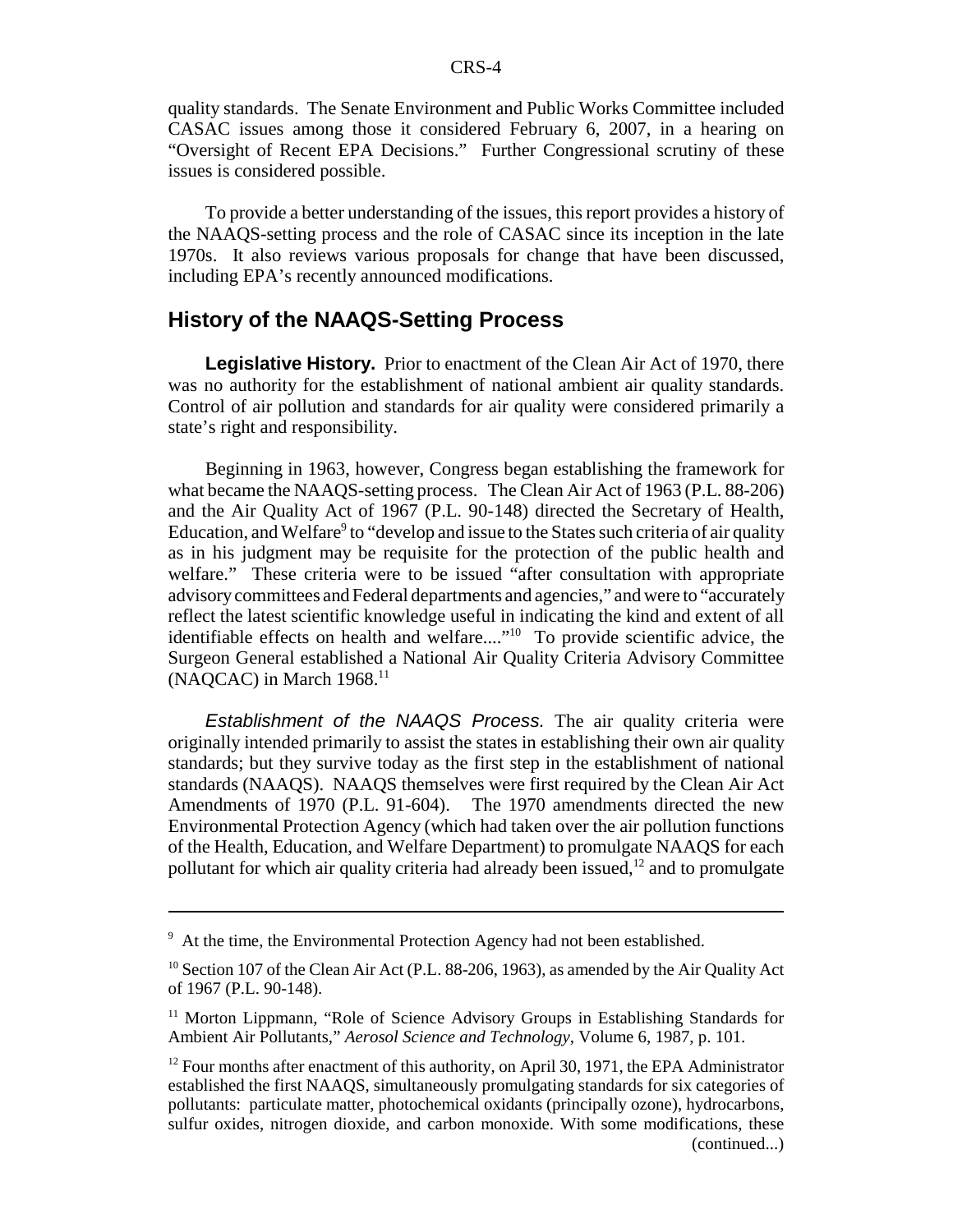NAAQS with respect to any additional air pollutant for which criteria would be issued after the date of enactment.<sup>13</sup>

Primary NAAQS, as described in Section 109(b)(1), were to be "ambient air quality standards the attainment and maintenance of which in the judgment of the Administrator, based on such criteria and allowing an adequate margin of safety, are requisite to protect the public health." Secondary standards (which, in practice, are often the same as the primary) were also to be based on the criteria and set at a level "requisite to protect the public welfare from any known or anticipated adverse effects" (Section  $109(b)(2)$ ). The Administrator was permitted to revise both types of standards.

*Establishing Formal Review Requirements: SAB and ERDDAA.* To assist the Administrator in setting criteria, the Advisory Committee established by the Surgeon General in 1968 (NAQCAC) was transferred to EPA in 1970, as part of the Reorganization Plan that established EPA, but it had no statutory authority. According to Lippmann, a former Chair of CASAC and perhaps the man most familiar with the history, "EPA did not necessarily feel obliged to follow the advice of the Committee."14

Beginning in 1974, EPA reorganized its science advisory structure several times, ultimately abolishing NAQCAC over the strong objections of its chairman and members, and reassigning the members to the agency's Science Advisory Board (SAB). According to Lippmann, at the time it was abolished, "It had been surveying the contents of all the CDs [Criteria Documents] and was drafting a final report that recommended a complete review and revisions of all the air quality criteria documents."15 About this time, the House Science and Technology Committee held hearings and produced an investigative report on a series of EPA studies that were intended to provide an improved health basis for the NAAQS.16 The report led to provisions in the Environmental Research and Development Demonstration Authorization Act of 1978, enacted in November 1977 (ERDDAA, P.L. 95-155) that

 $12$  (...continued)

NAAQS form the cornerstone of the agency's air pollution regulatory programs today, 36 years later. Three of the standards (for  $SO_2$ ,  $NOx$ , and  $CO$ ) have changed little. The PM and oxidant standards have been modified, both in the form and the specified concentration of the pollutants, reflecting the developing understanding of the effects of PM and ozone pollution, but the categories of pollution being regulated have not changed. The hydrocarbon standard was revoked in 1983, but hydrocarbons continue to be stringently regulated (as volatile organic compounds) in order for areas to meet the ozone NAAQS.

<sup>&</sup>lt;sup>13</sup> Only one additional NAAQs has been issued, for lead, in 1978.

<sup>&</sup>lt;sup>14</sup> Lippmann, previously cited, p. 101.

 $15$  Ibid.

<sup>16</sup> U.S. House of Representatives. Committee on Science and Technology. *The Environmental Protection Agency Research Program with Primary Emphasis on the Community Health and Environmental Surveillance System (CHESS): An Investigative Report*. November 1976.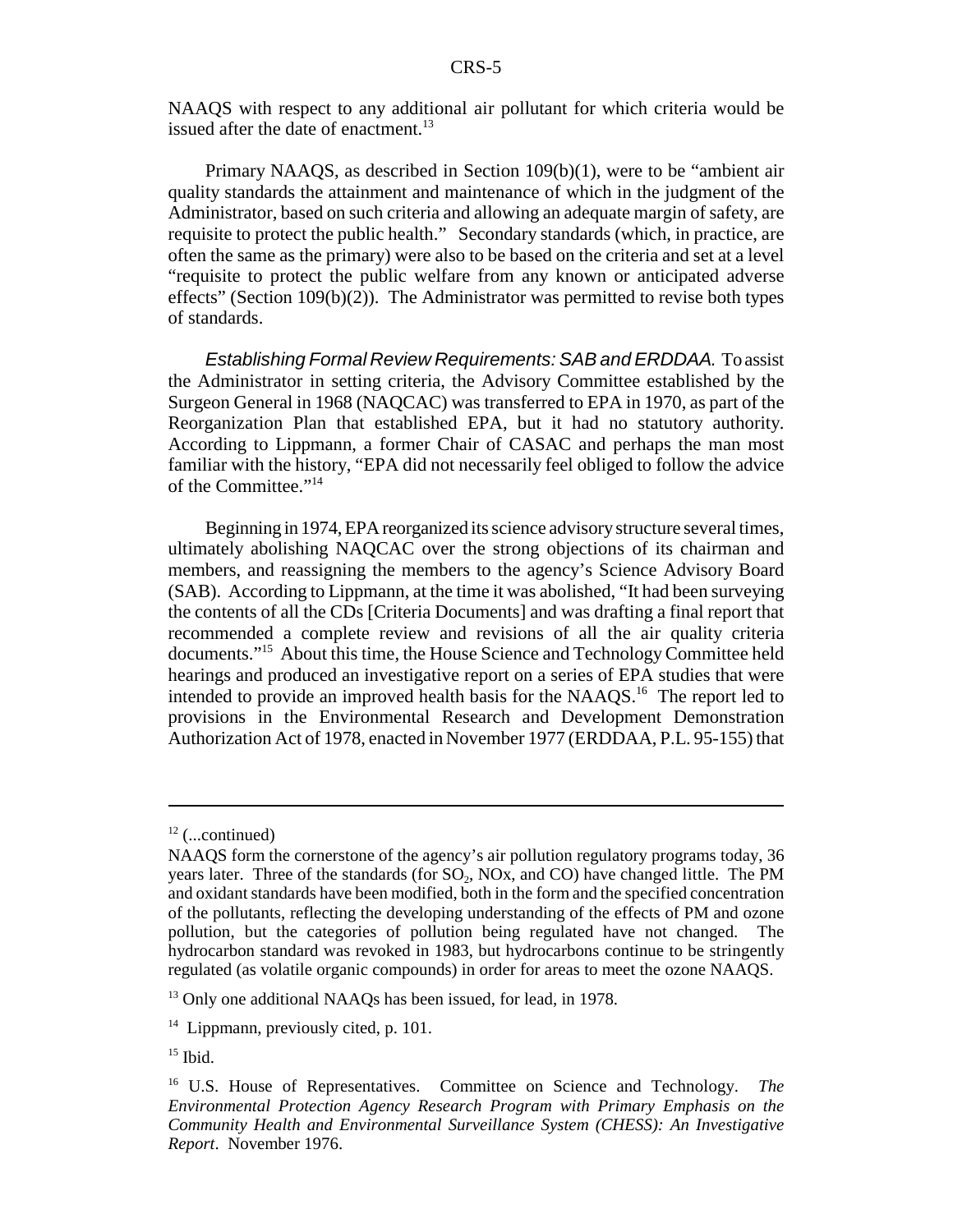required the SAB to review all scientific information on which air quality standards are based.

*1977 Clean Air Act Amendments: Deadlines and CASAC.* The process of establishing NAAQS, in Section 109 of the Clean Air Act, was also amended in the Clean Air Act Amendments of 1977 (P.L. 95-95), adding two major dimensions. First, in Section  $109(d)(1)$ , the act established a more formal requirement for review and revision of the NAAQS, directing the Administrator to review the criteria and standards by December 31, 1980, and at five-year intervals thereafter. For a variety of reasons (lack of resources, inadequacies in draft documents, competing demands on agency managers, and in some cases, a lack of political will), these reviews have generally not taken place on the schedule mandated, but, by establishing a nondiscretionary duty of the Administrator, the 1977 act has allowed citizen suits to force the Administrator to undertake reviews.

Second, in Section  $109(d)(2)$ , the amendments required the EPA Administrator to appoint "an independent scientific review committee" (to which EPA gave the name CASAC), requiring that it also complete a review of the criteria and standards by December 31, 1980 and at five-year intervals thereafter, and that it recommend to the Administrator any new NAAQS and revisions of existing criteria and standards as may be appropriate. While CASAC is directed to review the criteria and NAAQS and make recommendations to the Administrator, the Administrator is not under a legal obligation to follow CASAC's advice. As noted below, however, Section 307(d) of the Clean Air Act requires the Administrator to explain the reasons for any differences from CASAC's or the National Academy of Science's recommendations.

Thus, in the same year, 1977, Congress gave authority to both CASAC and the SAB to review air quality criteria and NAAQS. EPA resolved this potentially overlapping jurisdiction by making CASAC part of the Science Advisory Board.

There have been no changes to these legislative requirements since 1977.

**Specifics of the Statutory Requirements.** In Section 108, the Clean Air Act requires the Administrator to provide specific information regarding criteria pollutants, without specifying the form of any required documents. It describes at some length what the criteria shall "reflect" and "include." In response to this language, EPA has developed what it has called a Criteria Document, whenever it has reviewed or established a new NAAQS. The Criteria Document summarizes the state of scientific knowledge regarding the effects of the pollutant in question.

A second document that EPA has prepared as part of the NAAQS-setting or revision process, the Staff Paper, summarizes the information compiled in the Criteria Document and provides the Administrator with options regarding the indicators, averaging times, statistical form, and numerical level (concentration) of the NAAQS. The Staff Paper has no statutory basis, but it is hard to imagine the setting of a standard without some document or documents that would serve its purpose.

Section 109 of the Clean Air Act makes clear that NAAQS are to be proposed and promulgated as regulations, thus requiring their publication in the *Federal*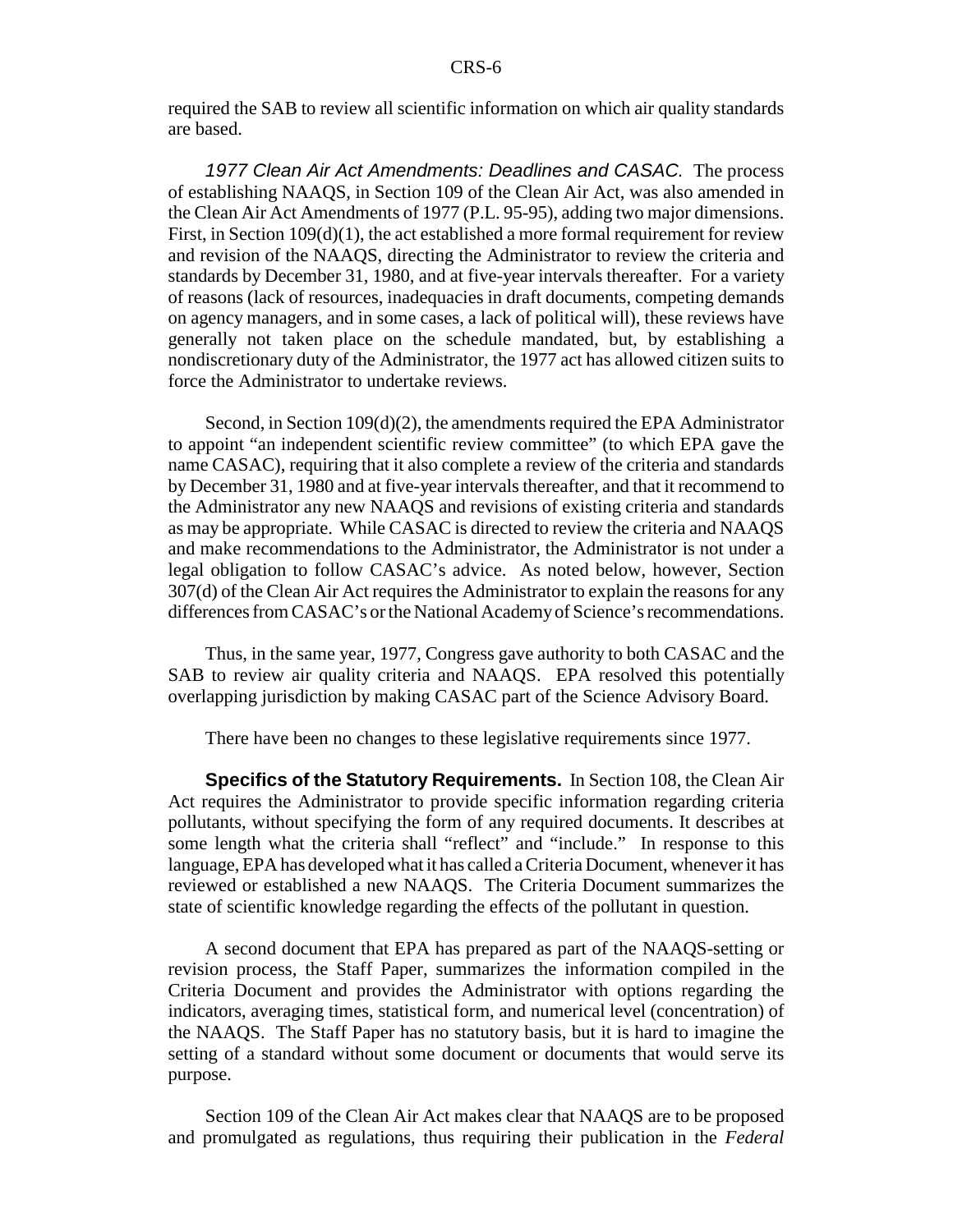*Register*. The procedural requirements are addressed in Section 307(d), which exempts NAAQS promulgation or revision from the requirements of the Administrative Procedure Act, but establishes its own (in most cases, similar) requirements. Section 307(d) requires the establishment of a rulemaking docket; it requires notice of proposed rulemaking in the *Federal Register*, accompanied by a statement of the proposal's basis and purpose, including a summary of the factual data on which the proposed rule is based, the methodology used in obtaining and analyzing the data, and the major legal interpretations and policy considerations underlying the proposed rule. The statement is required to set forth or summarize and provide a reference to any pertinent findings, recommendations, and comments by CASAC and the National Academy of Sciences, and, if the proposal differs in any important respect from any of these recommendations, provide an explanation of the reasons for such differences.

Section 307(d) also requires that any drafts of proposed and final rules submitted by the Administrator to the Office of Management and Budget (OMB) prior to proposal or promulgation, all documents accompanying those drafts, and all written comments thereon and EPA responses to such comments, be placed in the docket no later than the date of proposal or promulgation.

The promulgated NAAQS, like the proposed rule, must appear in the *Federal Register*. It must be accompanied by a statement of basis and purpose and an explanation of the reasons for any major changes from the proposed rule, as well as a response to each of the significant comments, criticisms, and new data submitted during the public comment period.

**Standard-Setting in Practice.** In practice, NAAQS standard-setting has not directly followed the path envisioned in the statute. Only one of the six standards (for photochemical oxidants/ozone) was reviewed by December 31, 1980, and none has been reviewed at five-year intervals since that time. Several reviews have been begun, only to languish for years in limbo, with no criteria being issued and no decisions as to standards being made. The agency has rarely had the resources to conduct more than two reviews at a time. Citizen suits have generally been the factor that sets the agency's priorities.

*Role of CASAC.* As discussed further in later sections of this report, the Clean Air Scientific Advisory Committee has been one of the few exceptions to this record. CASAC has provided much of the discipline to keep the NAAQS process moving and has set high standards for agency reviews. As a result, the completed reviews have generally elicited respect from the scientific community, and have generally survived court challenge.

At the same time, CASAC's role has been somewhat different than that specified by the letter of the statute.<sup>17</sup> Rather than conduct its own independent

 $17$  CASAC's establishment by statute, and its modus operandi apparently grew out of the experience of an ad hoc scientific advisory body that helped EPA develop the NAAQS for lead in the 1970s. For the history of this, see Roger O. McClellan, "Comments on National (continued...)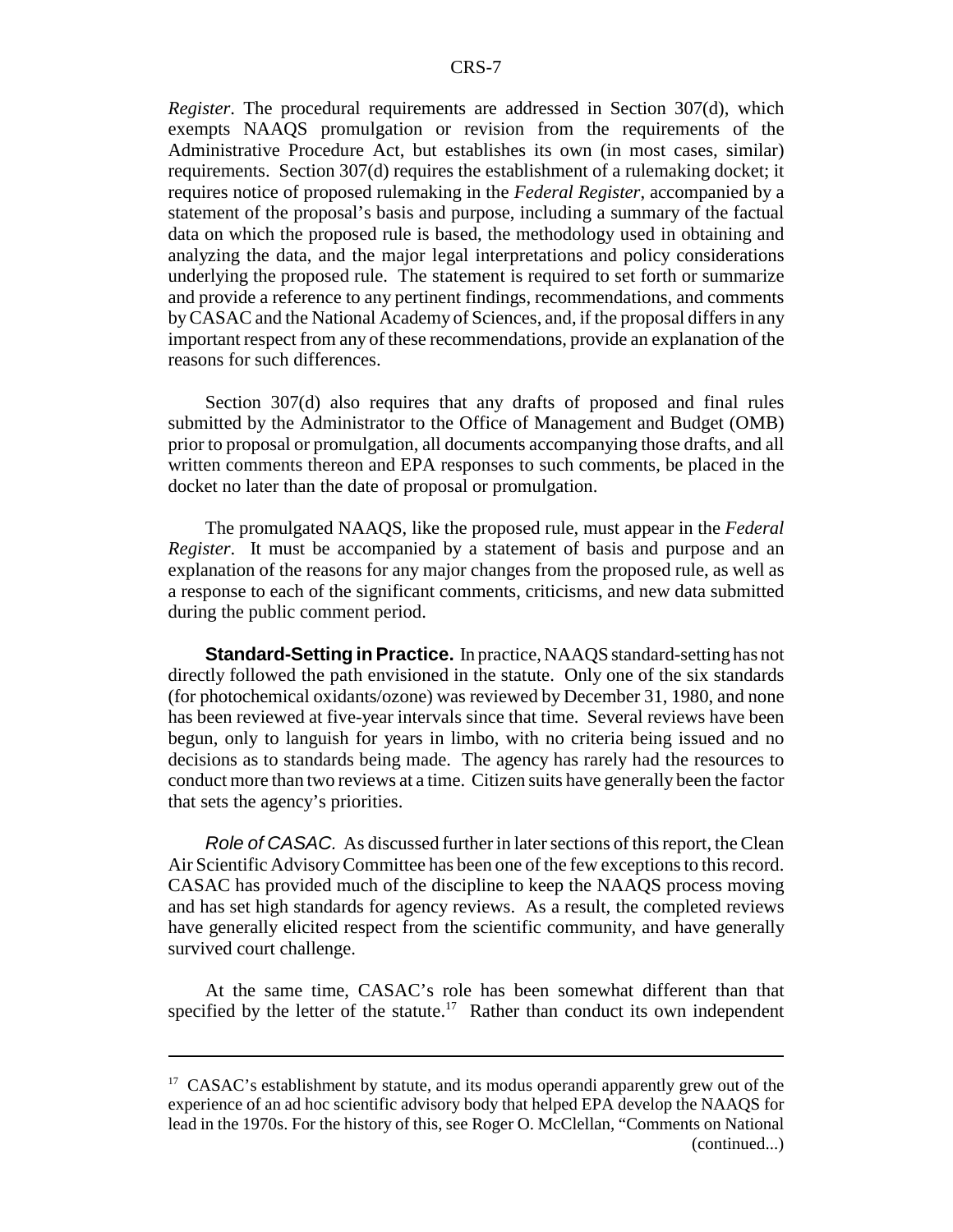reviews of a NAAQS, CASAC in practice has fulfilled its obligations by reviewing and evaluating the adequacy of the key documents (the Criteria Document and Staff Paper) prepared by EPA staff as they develop or review a NAAQS.

In conducting these reviews, CASAC has played an important role in the decision-making process: in general, the Administrator has not proposed a revision of a NAAQS until CASAC provides him (or her) what have been called "closure letters," stating its consensus that the Criteria Document and Staff Paper provide an adequate scientific basis for regulatory decisionmaking. The closure letter is not statutorily required; it dates from a June 1979 memorandum presented to CASAC by key officials in EPA's Office of Research and Development, Office of Air Quality Planning and Standards, and the CASAC staff officer.<sup>18</sup> Until the PM review completed in 2006, however, every NAAQS review resulted in closure letters before the Criteria Document and Staff Paper went to the Administrator for decisions on NAAQS revision. As will be discussed further below, this departure from past practice in the 2006 NAAQS for PM was opposed by numerous current and former CASAC members in comments to EPA.19

*Staff Paper Recommendations.* The recommendations in Staff Papers have tended to provide a range of options, so that the Administrator's choice often fell somewhere within the range discussed. For example, in 1997, when EPA revised the PM standard, the Staff Paper recommended a 24-hour  $PM<sub>2.5</sub>$  standard somewhere in the range of 20 to 65  $\mu$ g/m<sup>3</sup>. The Administrator chose 65  $\mu$ g/m<sup>3</sup> as the standard. The Staff Paper also recommended an annual standard of 12.5 to 20  $\mu$ g/m<sup>3</sup>. The Administrator chose 15  $\mu$ g/m<sup>3</sup>.

On several occasions, the Administrator took no action, despite a Staff Paper recommendation. For example in 1990, a Staff Paper on revision of the lead standard recommended a range of standards from 0.5 to 1.5  $\mu$ g/m<sup>3</sup> (vs. the existing standard of 1.5  $\mu$ g/m<sup>3</sup>), a monthly rather than quarterly averaging period, and more frequent sampling. EPA took no action on the recommendations, however, and never formally published a decision.

 $17$  (...continued)

Ambient Air Quality Standards Review Process," March 18, 2006, in U.S. EPA, NAAQS Process Review Workgroup, *Review of the Process for Setting National Ambient Air Quality Standards*, March 2006, Attachment 3-B, pp. 4-5, at [http://www.epa.gov/ttn/naaqs/ naaqs\_process\_report\_march2006\_attachments.pdf], hereafter referred to as "Workgroup" Report Attachments." Dr. McClellan chaired the ad hoc lead committee in the late 1970s and has served on or chaired CASAC or its review panels for much of the time since then.

<sup>&</sup>lt;sup>18</sup> See "Recommended Practices for Involving the Clean Air Scientific Advisory Committee (CASAC) in the Review Process for National Ambient Air Quality Standards," Memorandum from Lester D. Grant, Ph.D., Joseph Padgett, and Terry F. Yosie, p. 2. Memo is undated, but was presented to CASAC June 15, 1979.

<sup>&</sup>lt;sup>19</sup> See the comments of Dr. Philip K. Hopke, Dr. Morton Lippmann, Dr. Joe Mauderly, Dr. George T. Wolff, and Dr. Roger O. McClellan in Workgroup Report Attachments, pp. A-17- 18, A-20, A-23, A-27, and McClellan letter pp. 5-6.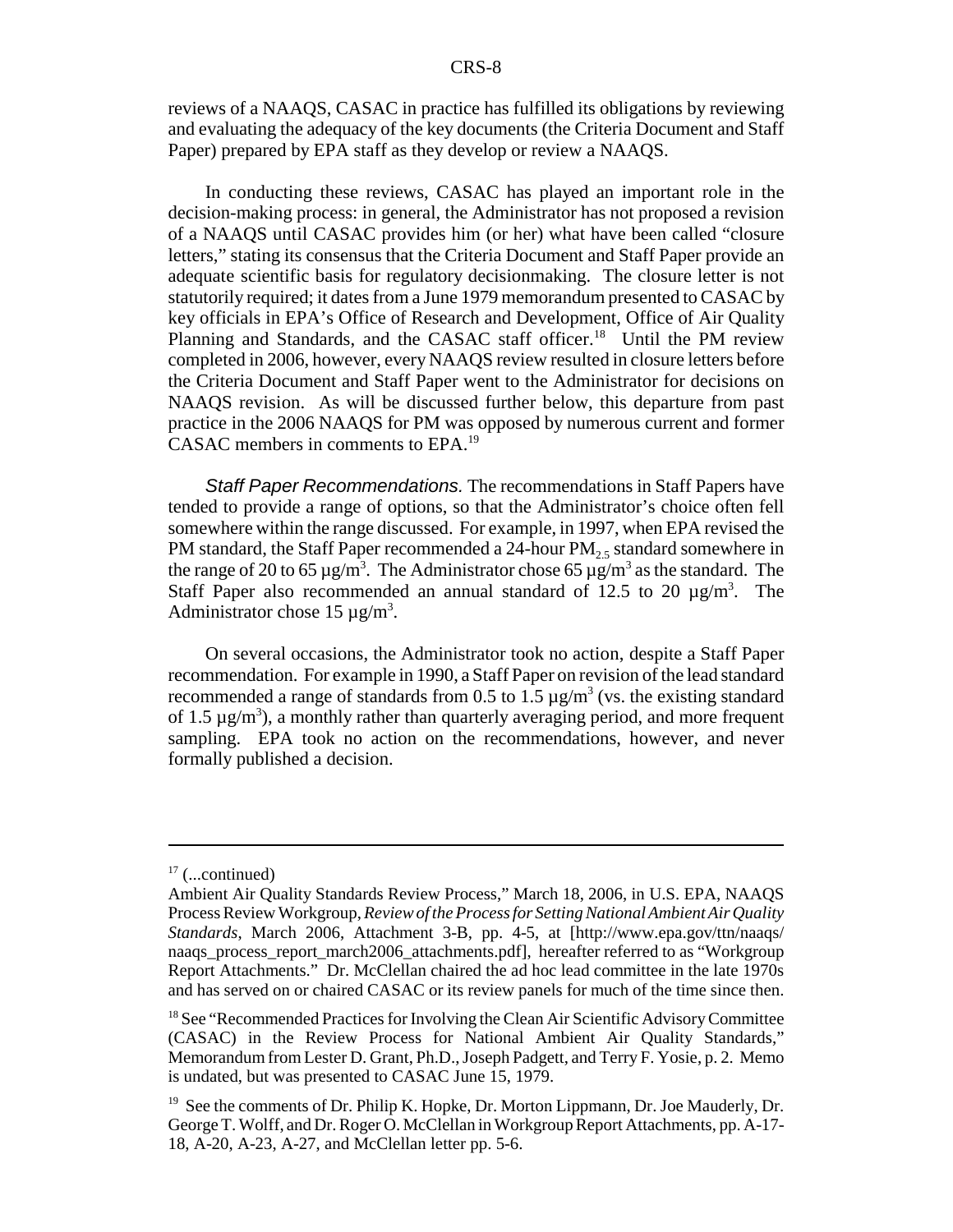The sulfur dioxide review completed in 1996 provides a slightly different example in which the agency deviated from Staff Paper recommendations. In this case, the Staff Paper recommended three possible regulatory alternatives: 1) establish a new 5-minute NAAQS; 2) establish a new regulatory program under the general authority of Section 303 of the Clean Air Act; or 3) retain the existing suite of standards, but augment their implementation by focusing on those sources likely to produce high 5-minute peak  $SO<sub>2</sub>$  levels. EPA retained the existing standard but has not addressed the augmentation issue.

# **Early Reports / Memoranda Concerning the NAAQS Process**

After the last statutory changes to the NAAQS-setting process in 1977, numerous reports and memoranda discussed CASAC's role and the standard-setting process in general. This section briefly reviews these reports and memoranda, before we turn to the 2006 revisions to the process in the next section.

**EPA's 1979 CASAC Memorandum.** In a 1979 memorandum entitled "Recommended Practices for Involving the Clean Air Scientific Advisory Committee (CASAC) in the Review Process for National Ambient Air Quality Standards," key officials in EPA's Office of Research and Development and Office of Air Quality Planning and Standards and the CASAC staff officer laid out procedures "to define what CASAC should review, the type of output to result from such reviews, and how these reviews can be accomplished consistent with Congressionally mandated time schedules. $120$  The memo identified six phases of a NAAOS review (planning, preparation of a draft report, internal review, public review, document revision, and CASAC closure); it estimated the time needed for each phase (a total of 285-360 days for all six phases); and it identified where in the process CASAC review and closure would occur. According to CASAC staff, this memorandum was never formally approved, but the procedures, including CASAC "closure" on Criteria Documents and Staff Papers, grew out of its recommendations.<sup>21</sup>

**Memos and Reports in the 1980s.** In the 1980s, as EPA began conducting the NAAQS reviews mandated by the 1977 amendments, and as CASAC developed its procedures for NAAQS review, a number of reports and memoranda discussed those procedures. In March 1981, the National Commission on Air Quality, a Congressionally-mandated 13-member bipartisan and multi-stakeholder commission, discussed the setting and revision of NAAQS in its final report.<sup>22</sup> In September 1981, CASAC itself completed a report with recommendations concerning the NAAQS

 $20$  Grant, Padgett, and Yosie memo, p. 2, previously cited.

<sup>&</sup>lt;sup>21</sup> Personal communication, Vanessa Vu, Director, Science Advisory Board Staff Office, U.S. EPA, April 24, 2006.

<sup>22</sup> U.S. National Commission on Air Quality, *To Breathe Clean Air*, Final Report, Washington, D.C., March 1981. The Commission was established by Congress under the Clean Air Act Amendments of 1977 "to make an independent analysis of air pollution control and alternative strategies for achieving the goals of the act."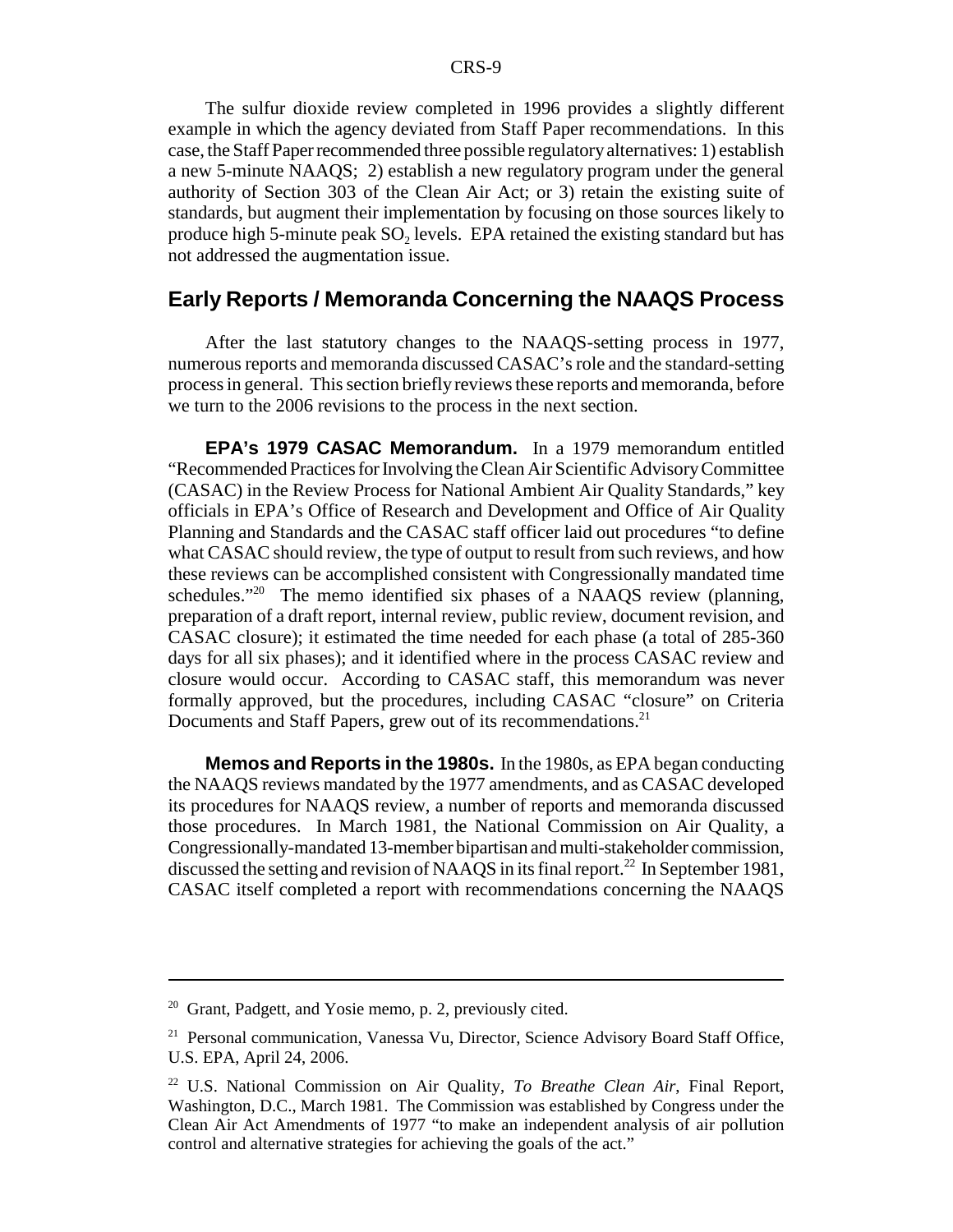standard-setting process.<sup>23</sup> A draft report prepared for EPA's Office of Research and Development in August 1984 focused on the structure of the Criteria Document.<sup>24</sup> And, in July 1985, CASAC issued an update report, noting that many of its 1981 recommendations had been successfully implemented, but identifying additional issues to further improve the NAAQS process. $^{25}$ 

These reports and memos made a number of recommendations that have resurfaced in the December 2006 revisions to the NAAQS review process. These include repeated conclusions that the Criteria Documents are too long or too encyclopedic and need to be focused on key scientific issues. To improve the focus, CASAC, as early as 1981, called for the identification of critical scientific issues and greater public involvement in the early stages of the NAAQS review process. CASAC, both in 1981 and 1985, also called for increased efforts to develop and incorporate risk assessment methodologies in order to better evaluate and communicate the uncertainties inherent in the analyses.

# **2006 Agency Review of the NAAQS Process**

After the mid-1980s, there was little further discussion of changes to the NAAQS review process until December 2005, when EPA's Deputy Administrator asked the Assistant Administrator for Research and Development and the Acting Assistant Administrator for Air and Radiation to "conduct a top-to-bottom review of the NAAQS process" to determine whether its discretionary (as opposed to statutory) aspects "reflect the most rigorous, up-to-date, and unbiased scientific standards and methods." The letter set forth a series of specific questions regarding the timeliness of the process, consideration of the most recent available science, the distinction between science and policy judgments, and whether changes were necessary to better identify and communicate uncertainties.<sup>26</sup> The two Assistant Administrators established a Workgroup of EPA staff to conduct the review and make recommendations.

<sup>&</sup>lt;sup>23</sup> U.S. EPA, Clean Air Scientific Advisory Committee, "Setting Ambient Air Quality Standards: Improving the Process," September 1981.

<sup>24</sup> R.M. Dowd & Company for U.S. EPA Office of Research and Development, "Recommendations to Improve the Process of Preparing Air Quality Criteria Documents," Draft, August 1984, 17 p. Richard Dowd served as principal science advisor to the EPA Administrator from 1977 to 1981 and was acting Assistant Administrator for Research and Development in 1980 and 1981.

<sup>&</sup>lt;sup>25</sup> U.S. EPA, Clean Air Scientific Advisory Committee, "Report of the Clean Air Scientific Advisory Committee (CASAC) on Improving the Process for Setting National Ambient Air Quality Standards: An Update," July 1985.

<sup>&</sup>lt;sup>26</sup> See Letter of Marcus Peacock, Deputy Administrator, U.S. EPA, to Dr. George Gray, Assistant Administrator for Research and Development, and Bill Wehrum, Acting Assistant Administrator for Air and Radiation, December 15, 2005, at [http://www.epa.gov/ttn/naaqs/naaqs\_process\_report\_march2006\_attachments.pdf].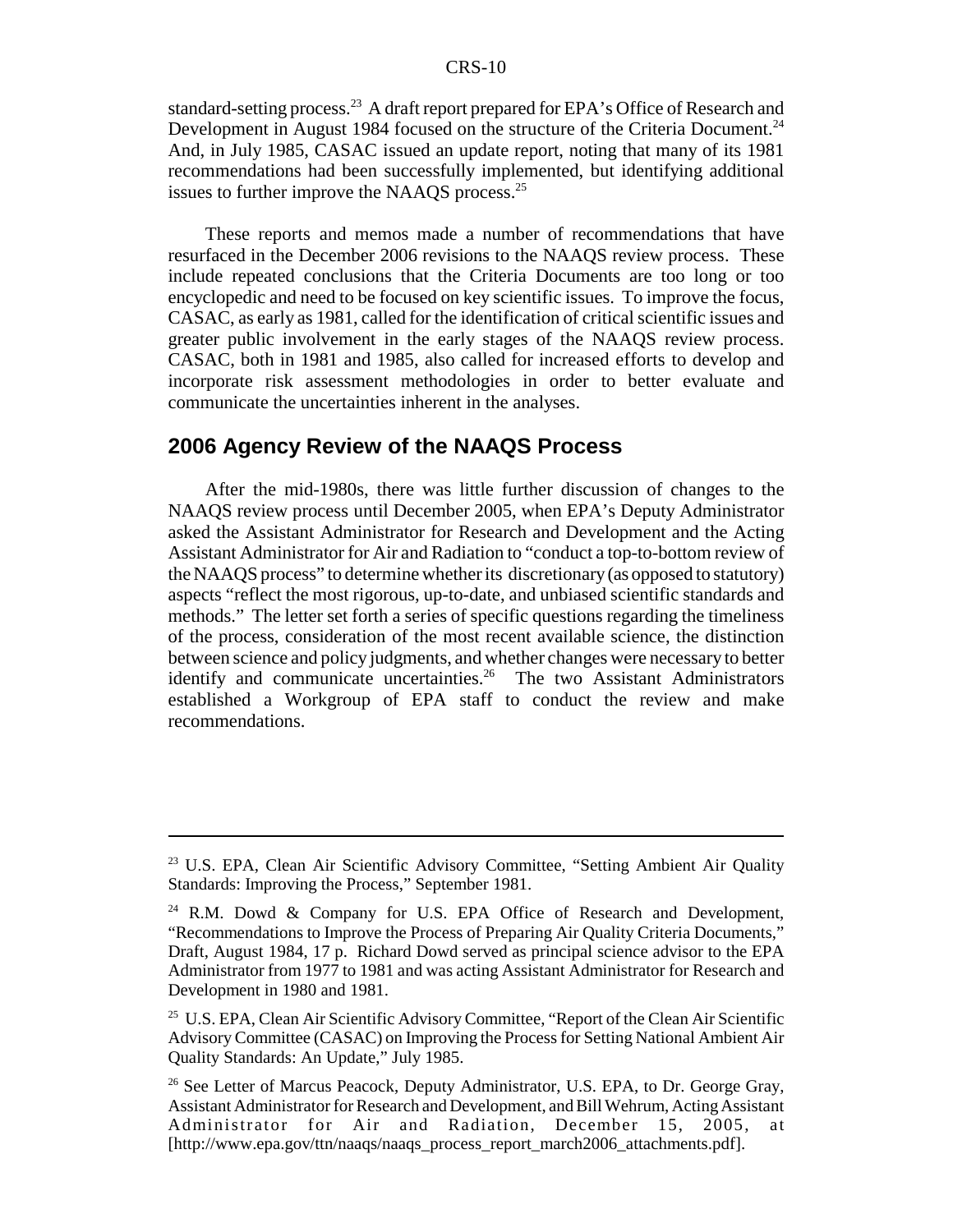The review was essentially completed by April 3, 2006, when the two Assistant Administrators sent the Workgroup's report to the Deputy Administrator.<sup>27</sup> The report led to further discussions with CASAC and a public meeting, before the Deputy Administrator announced a decision, December 7, 2006, that the Agency would revise the NAAQS process, largely along the lines suggested in the report.

The Workgroup report reached many of the same conclusions as the 1980s' reviews. As the Executive Summary noted:

Past reviews of the process have addressed a number of issues, including the difficulty EPA has had historically in completing NAAQS reviews at five-year intervals as required by the CAA, resulting in litigation-driven review schedules; the statutory role of the Clean Air Scientific Advisory Committee (CASAC) in providing scientific and policy-relevant advice to the Administrator; concerns about the "encyclopedic" nature of EPA's science assessment documents (referred to as "Criteria Documents") and support for a more integrative synthesis of the science; and general support for the introduction and subsequent evolution of a policy-oriented "Staff Paper" to help bridge the gap between the science presented in the Criteria Document and the policy judgments required of the Administrator in reaching decisions on the NAAQS. While many improvements have come about as a result of these past reviews, some of the same issues remain relevant today, and are addressed again in this process review.28

The report recommended:

- combining planning activities for the Criteria Document (CD), risk/exposure, and policy assessment into one integrated planning document;
- restructuring the CD to be a more concise evaluation, integration, and synthesis of the most policy-relevant science, and writing it in language more accessible to policy-makers, "perhaps in the form of a 'plain-English' executive summary";
- ! developing a continuous process to identify, compile, characterize, and prioritize new scientific studies;
- ! developing a more concise risk/exposure assessment document (similar to the risk/exposure chapter(s) now included in Staff Papers);
- to the extent that the recommendations above are implemented, replacing the Staff Paper with a more narrowly focused policy assessment document; and

<sup>27</sup> U.S. EPA, NAAQS Process Review Workgroup, *Review of the Process for Setting National Ambient Air Quality Standards*, March 2006 (hereafter, "EPA 2006 Review") at [http://www.epa.gov/ttn/naaqs/naaqs\_process\_report\_march2006.pdf].

 $28$  Ibid., p. E-1.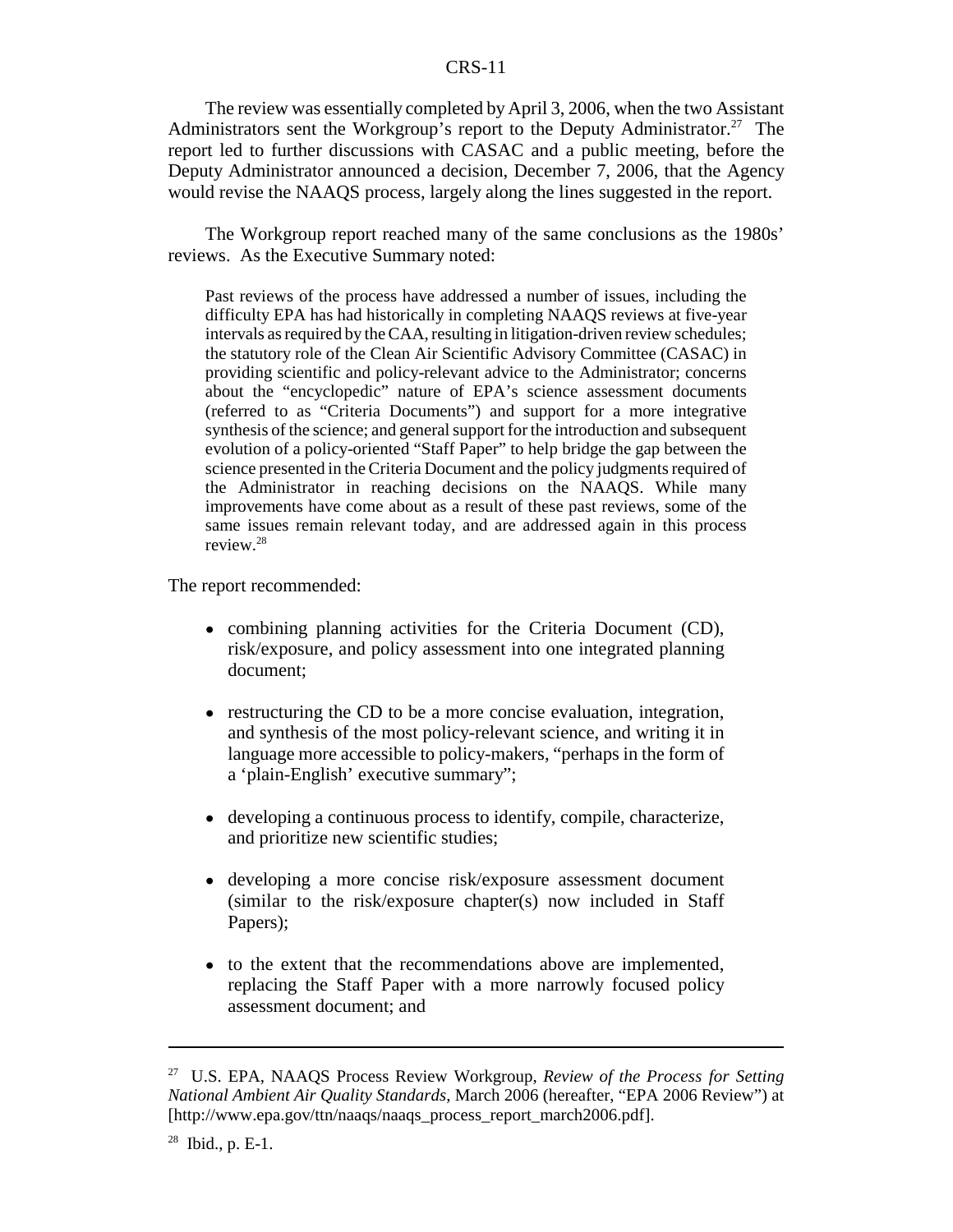• working with SAB staff to consider the formation of a CASAC subcommittee on risk/exposure assessment, examining additional measures that can be taken to orient new CASAC panel members, and giving further consideration to the issue of CASAC closure in its review of key documents.<sup>29</sup>

The first five of these recommendations were adopted in the December 7, 2006 decision memorandum with little change. Most were relatively non-controversial, although some, such as the continuous process for review of new scientific studies, could require additional resources. Also non-controversial would be better focus of the Criteria Document (renamed the "Integrated Science Assessment"), a recommendation made by virtually every group that has reviewed the subject over the last 30 years.

One of CASAC's major suggestions, stated in letters to the Administrator dated May 12, 2006 and July 18, 2006, was that the initial step in the review process be the convening of a "science workshop," at which an invited group of expert scientists would "identify important new scientific findings regarding the pollutant in question."30 EPA staff, CASAC members, and the public would be invited to the workshop, and, prior to it, "CASAC would provide input to the Agency to identify subject-matter experts and key new scientific studies and findings to be discussed." The December 7 decision memorandum accepted this CASAC suggestion, and, as a result, press reports indicated that CASAC was generally pleased with the final decisions.31

One potentially more controversial change was the preparation of a separate risk/exposure assessment, and a related recommendation that CASAC consider formation of a separate subcommittee on risk/exposure assessment. In the Workgroup report released April 3, 2006, these recommendations were presented as measures that "could enhance the efficiency and timeliness of the overall NAAQS

 $29$  Ibid., pp. E-3-4. A more complete discussion of the conclusions and recommendations is found on pp. 30-33.

<sup>&</sup>lt;sup>30</sup> These questions would include "low-concentration effects [of the pollutant] on both public health and public welfare; current trends in atmospheric chemistry and pollutant distributions; characterization of both anthropogenic and natural sources of pollutant or precursor emissions; and appropriate risk assessment approaches for this particular pollutant." See letter of Dr. Rogene Henderson, Chair, CASAC, to Hon. Stephen L. Johnson, Administrator, U.S. Environmental Protection Agency, July 18, 2006, at [http://www.epa.gov/sab/pdf/casac\_input\_epa\_naaqs\_process\_rev\_july\_2006\_final\_ltr.pdf].

<sup>31</sup> Dr. Rogene Henderson, CASAC's Chair, for example, was quoted by *InsideEPA* as "pleased that EPA accepted two recommendations from CASAC as part of changes to the NAAQS review process" — the two changes being the science workshop at the outset of the review and the preparation of a more concise science assessment document, supplemented by an electronic database with more detailed information. See "EPA Adviser Downplays Democrats' Criticism over New NAAQS Changes," *InsideEPA Clean Air Report*, December 14, 2006.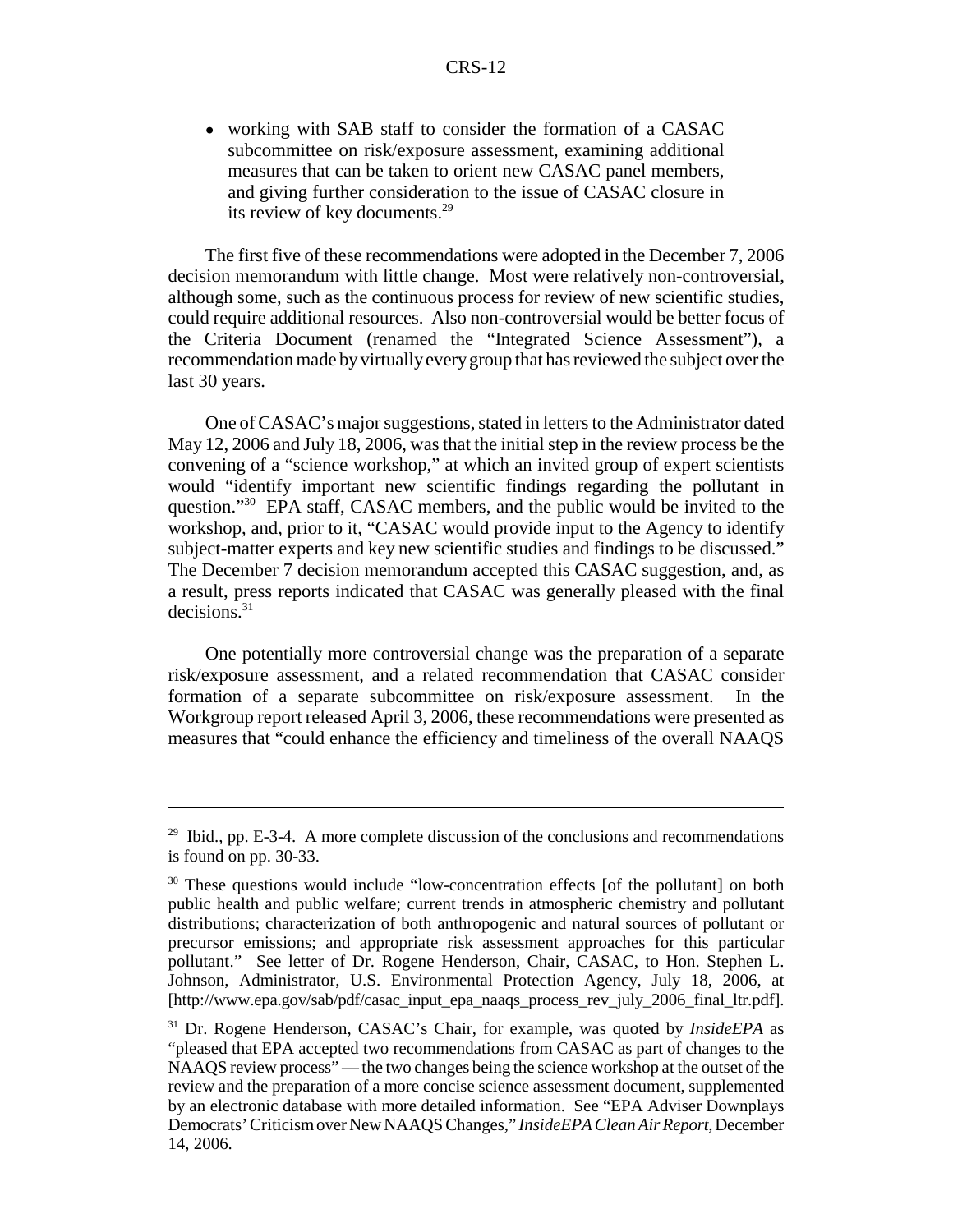review process."32 In calling for better risk assessment, the 2006 review echoed the recommendations of both the 1981 and 1985 CASAC reviews. Better risk assessment would presumably clarify the policy choices the Administrator faces in making NAAQS decisions. At the same time, it is difficult to see how adding a third significant document to the process would enhance its timeliness, as stated in the report. In its May 12, 2006, letter to the EPA Administrator, CASAC raised this point. Noting that CASAC would now have to "double up" the scientific subject matter to be considered at certain meetings, the CASAC Chair wrote:

Therefore, it was not apparent to us how the suggested alterations would make the NAAQS process more efficient or streamlined. On the contrary, EPA's proposed process appears to be no less time-consuming and likely more resource-intensive than the current process. Indeed, rather than helping the Agency more-easily achieve its NAAQS reviews for the six criteria air pollutants within the statutorily-mandated five-year period (i.e., per the Clean Air Act Amendments of 1977 codified at 42 U.S.C. § Sec. 7409), the proposed process would seemingly ensure that court-ordered completion dates — the result of external litigation — would continue to be the principal "driver" for key milestones in these NAAOS reviews.<sup>33</sup>

The December 7, 2006 decision memorandum retained the recommendation for a risk/exposure assessment document, but, rather than call for formation of a separate CASAC subcommittee on risk/exposure assessment (which CASAC "emphatically" opposed in its July 18 letter), agreed to CASAC's suggestion that risk assessment experts be added to future CASAC review panels.

The Workgroup report's recommendations concerning the Staff Paper (renamed the "policy assessment document" in the report) are difficult to evaluate. Although the language is somewhat vague, the report's cover memo appears to recommend the removal of EPA staff and CASAC from the document's final review, making it a reflection of EPA senior management views instead. The memo says, "We have concluded that it is appropriate for the policy assessment document to reflect the Agency's views, consistent with EPA practice in other rulemakings."<sup>34</sup> This presumably means the views of the agency's senior management rather than its staff. On the other hand, the Workgroup report stated:

We recognize that important and complex issues are involved in deciding the scope of such a document, as well as deciding whether such a document would continue to reflect staff views, EPA senior management views, or both, and how

<sup>32</sup> EPA 2006 Review, p. 26.

<sup>&</sup>lt;sup>33</sup> Letter of Dr. Rogene Henderson, Chair, CASAC, to Hon. Stephen L. Johnson, Administrator, U.S. Environmental Protection Agency, May 12, 2006, at [http://nsdi.epa.gov/sab/pdf/casac\_initial\_comments\_epa\_naaqs\_proc\_rev\_2006\_final\_lt r.pdf].

<sup>&</sup>lt;sup>34</sup> See "Review of Process for Setting National Ambient Air Quality Standards," Memorandum from George Gray, Assistant Administrator, Office of Research and Development, and William Wehrum, Acting Assistant Administrator, to Marcus Peacock, Deputy Administrator, U.S. EPA, April 3, 2006. The memo is available at [http://www.epa.gov/ttn/naaqs/naaqs\_process\_report\_march2006\_cover.pdf].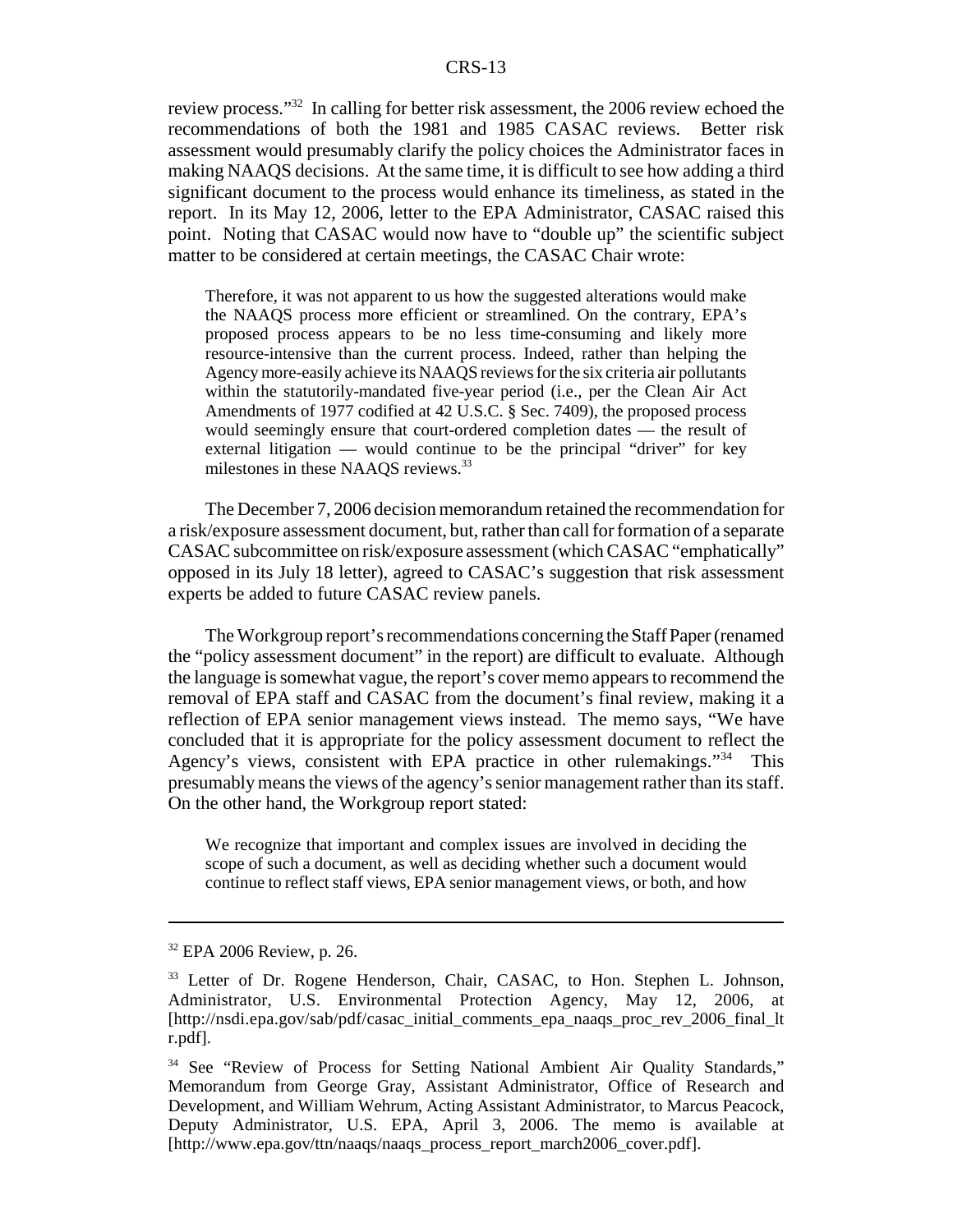that choice may affect the process by which such a document would be reviewed by CASAC and the public.<sup>35</sup>

The December 7, 2006 decision memorandum reiterates the language of the April 3 recommendation, in stating:

... the Agency will develop a policy assessment that reflects the Agency's views, consistent with EPA practice in other rulemakings. ... This policy assessment should be published in the *Federal Register* as an Advance Notice of Proposed Rulemaking (ANPR), with supporting documents placed in the rulemaking record as appropriate. The use of an ANPR will provide an opportunity for both CASAC and the public to evaluate the policy options under consideration and offer detailed comments and recommendations to inform the development of a proposed rule.<sup>36</sup>

A number of observers have interpreted this language to mean that CASAC will review the policy options *after* completion of the document rather than before, diminishing its role in the NAAQS-review process. In its July 18, 2006 letter to the Administrator, CASAC said that it wished to review both a first and second draft version of the policy assessment (PA) document before the issuance of a Notice of Proposed Rulemaking. The December 7 decision memorandum does not address this wish directly, but its choice of language appears to have rejected CASAC's request. One press account quoted the CASAC Chair as saying, "They will come out with their policy before we have a chance to comment on it." But she added, "They weren't taking our advice" even under the old process, at least in the recent PM decision.37 In another press account, she appeared less concerned about the changes to the NAAQS process, however, reportedly saying: "I see it as the role of the CASAC to advise the administrator on which levels will be health protective with an adequate margin of safety. That we have done and that we will continue to do."<sup>38</sup>

A general theme in the April 3 recommendations and the December 7 final decision seems to be that the role of EPA senior management in the NAAQS-setting process should be heightened, and that of CASAC lessened. The recommendation for preparation of a single integrated planning document, for example, "would provide an opportunity for early involvement of EPA senior management and/or outside parties in the framing of policy-relevant issues," according to the Review Workgroup's March 2006 report.<sup>39</sup> The new policy assessment document would be reviewed after the document's publication, despite CASAC's recommendation that

 $35$  EPA 2006 Review, p. 32.

<sup>&</sup>lt;sup>36</sup> "Process for Reviewing National Ambient Air Quality Standards," Memorandum of Marcus Peacock, Deputy EPA Administrator, to Dr. George Gray, Assistant Administrator, Office of Research and Development, and Bill Wehrum, Acting Assistant Administrator, Office of Air and Radiation, December 7, 2006, pp. 2-3, available at [http://www.epa.gov/ttn/naaqs/memo\_process\_for\_reviewing\_naaqs.pdf].

<sup>&</sup>lt;sup>37</sup> Rogene Henderson, CASAC Chair, as quoted in "Greater Role for Nonscientists in EPA Pollution Decisions," *New York Times*, December 8, 2006, p. A22.

<sup>38</sup> *InsideEPA Clean Air Report*, December 14, 2006, previously cited.

<sup>&</sup>lt;sup>39</sup> EPA 2006 Review, p. 31.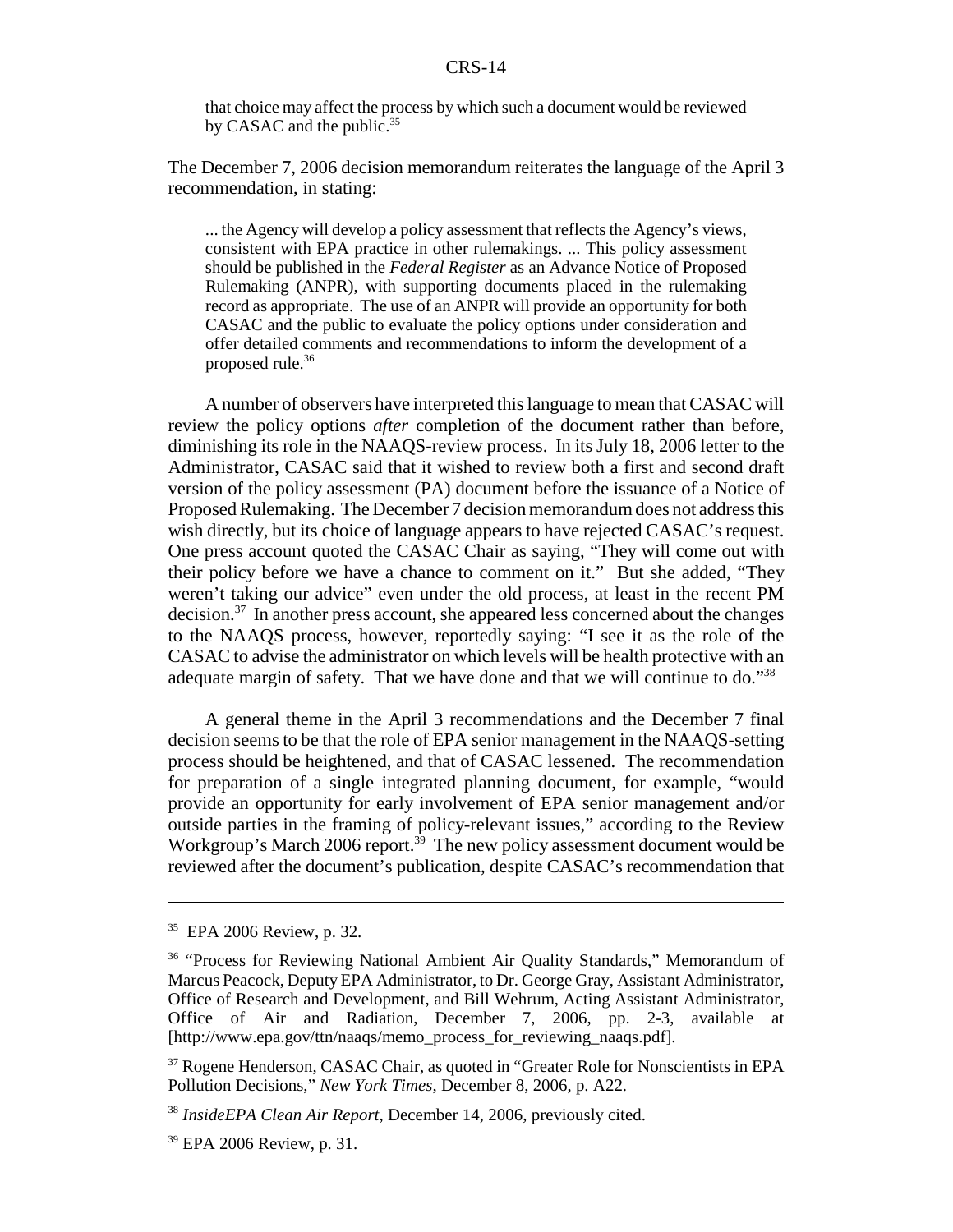it review a first and second draft. The March 2006 report also suggests: 1) a single CASAC review of the policy assessment document, as opposed to the current iterative process; 2) the apparent discontinuation of CASAC closure on the document; and 3) CASAC's comments to be solicited along with those of the public.40

Three recommendations regarding CASAC in the Workgroup report also suggested a less independent role for the Committee. These were:

- that EPA prepare more comprehensive guidance on CASAC's statutory role, to enhance the orientation of panel members and "increase awareness of the importance of maintaining the distinction between science and policy judgments" in CASAC's recommendations;
- that further consideration be given by EPA and "perhaps" communication with CASAC" regarding the issue of CASAC "closure" on EPA documents; and
- that EPA's SAB Staff Office consider issues related to the selection and management of CASAC NAAQS review panels.<sup>41</sup>

These recommendations may have arisen simply from concerns for effectiveness i.e., they may represent only a concern that the agency better orient new members, make the selection process for review panels more transparent, and review the issue of closure, which was raised by several current and former CASAC members in comments they submitted to the workgroup. But coming in the context of the other recommendations, they raised the possibility that EPA intended to weaken the independence and power of CASAC through a variety of means.

# **Current and Former CASAC Members' Views of the NAAQS Process**

As part of the 2006 NAAQS process review, EPA solicited comments from current and former CASAC members and from stakeholder groups.<sup>42</sup> The most consistent comments concerned the need to improve the focus of Criteria Documents and the need to reinstate the "closure" procedure.

**Criteria Document.** Commenters generally agreed that CDs are too encyclopedic, take too long to compile, are too difficult to read, and are not sufficiently focused on research that would inform the NAAQS review process.

<sup>40</sup> Ibid., p. 28.

 $41$  Ibid., p. 29.

<sup>42</sup> EPA summarized these comments on pages 15-20 of the Workgroup's March 2006 report; the full text of written comments from 12 current or former CASAC members was provided in Attachment 3 to the report; and 4 letters from interested parties (states, environmental groups, and the American Petroleum Institute) appeared in Appendix 4.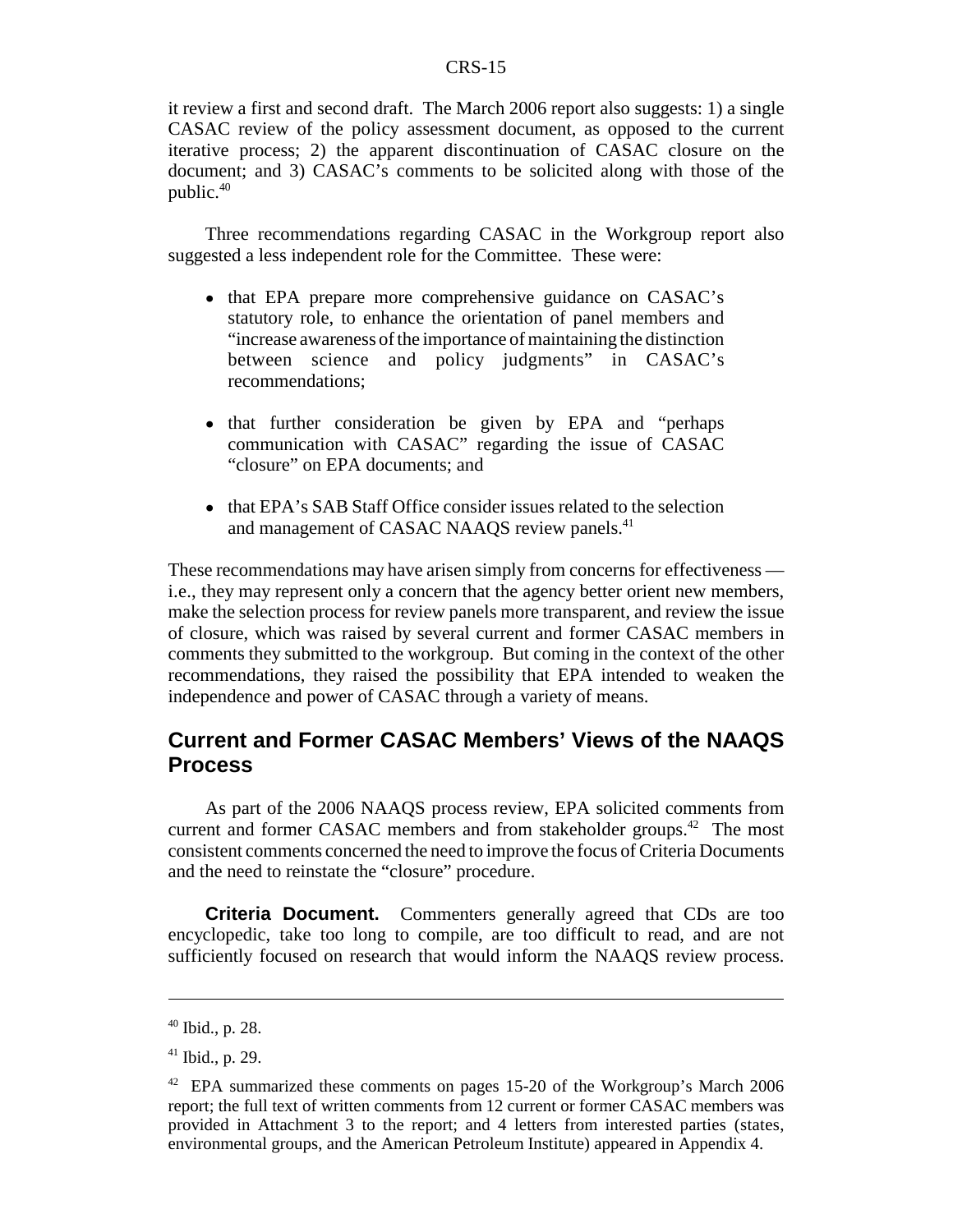Commenters had a number of suggestions for improving the process, which are reflected in the Workgroup's recommendations. EPA's latest CD, on ozone, was mentioned by several commenters as a vast improvement and a model for future efforts.

**Closure.** The "closure" issue was raised by 7 of the current or former CASAC members, who generally felt that the lack of closure on the latest PM Staff Paper (completed in 2005) was a serious and unwarranted break with precedent, and has contributed to the controversy over the proposed annual  $PM_{2.5}$  standard. CRS contacted EPA staff to ask for background concerning the change in policy on closure. In particular, EPA was asked if there were a memorandum or guidance document, either from CASAC or from the agency, that explained the new policy.

EPA's response was that there was, in fact, no change in policy. The current CASAC chair, who assumed the Chairmanship in 2005, simply stopped using the term "closure," according to the Director of the Science Advisory Board Staff Office. "She is trying to get away from the implication that CASAC 'approves' of the document. It's a semantic difference."<sup>43</sup>

CASAC commenters appeared to strongly disagree with that assessment. Dr. George Wolff, for example, said:

The recent decision by the Agency to eliminate the need for CASAC closure will shorten the process, but, in my opinion, was a bad decision, and I fear that quality will suffer. The iterative review process leading to closure gave the Agency incentive to produce a document that CASAC would approve. Removing that incentive could lead to inferior products.<sup>44</sup>

Dr. Morton Lippmann stated:

... it is important that any changes made in the process do not weaken the long-established integrity, objectivity, and credibility of the process to the scientific community and interested stakeholders. This needs to be explicitly considered in light of the recent changes in SAB Staff management of CASAC's modus operandi in relation to its demands for discontinuing the issuance of a formal 'CASAC closure letter' on Air Quality Criteria Documents (CDs) and Staff Papers (SPs) from the CASAC review process. This management decision was unwise ....<sup>45</sup>

Several of the statements regarding the closure decision show the strong feelings it generated among CASAC members. Dr. Joe Mauderly stated:

One of the reasons given for the recent (apparently successful) move by EPA to relegate CASAC to a reviewer, rather than an approver, of documents is that it

<sup>43</sup> Telephone contact, Vanessa Vu, U.S. EPA, April 24, 2006.

<sup>44</sup> Wolff, in U.S. EPA, NAAQS Process Review Workgroup, *Review of the Process for Setting National Ambient Air Quality Standards*, March 2006, Attachments, p. A-27, at [http://www.epa.gov/ttn/naaqs/naaqs\_process\_report\_march2006\_attachments.pdf].

<sup>45</sup> Lippmann, in Workgroup Report Attachments, p. A-20.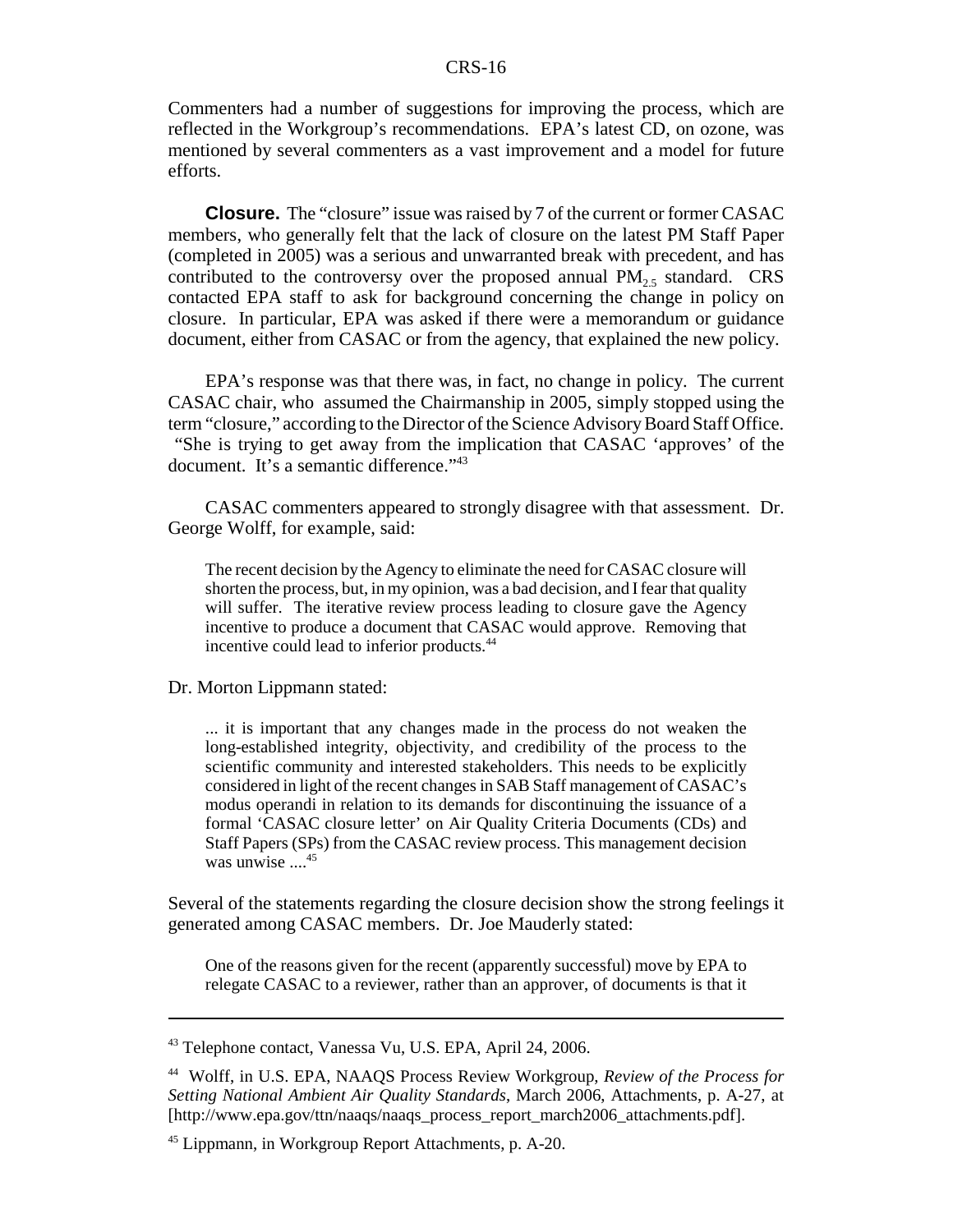slows the process. That is pure balderdash. I cannot recall a single instance over my 15 years of experience with the Committee that CASAC was truly the root cause of significant delay. On the other hand, I can recall multiple instances in which, if CASAC had not the prerogative to "close" on documents, EPA was clearly on track to ignore scientific advice and move forward with inadequate documents or incorrect conclusions.46

Dr. Bernard Goldstein added: "EPA's recent decision tells the scientific community that it is not worth our time to be involved in the EPA advisory process."47

CASAC's July 18, 2006 letter to the Administrator attempted to resolve the "closure" issue by saying that, in order to avoid any implication that closure meant "approval," the Committee would go back to the original wording of the 1979 memo in which the term closure was first used. "When the CASAC thinks that the science presented in a particular document is adequate for rulemaking, it will affirmatively state so in the closing paragraph of the final letter to the Administrator regarding the review of that document." This issue was not addressed in EPA's December 7, 2006 decision memorandum.

**Public Comments and Transparency.** A third issue raised by several commenters was a sense that EPA and CASAC do not adequately consider public comments during the preparation of the Criteria Document and Staff Paper, in large part because of the lack of a deadline for submission. For example, Dr. George Wolff stated:

Over the years there have been numerous excellent scientific comments produced by various organizations. Unfortunately, they typically arrive a day or two before the CASAC meeting, which gives the members insufficient time to digest them. ... Some Agency response to the public comment documents should be prepared and provided to CASAC.<sup>48</sup>

On a related note, Dr. Roger McClellan complained that too many of CASAC's meetings are now being scheduled as teleconferences, of which only a summary (no transcript) is later made available.

**Timeliness and Efficiency.** There was general agreement that the biggest obstacle to more timely completion of NAAQS reviews was the poor quality of initial CD and Staff Paper drafts that EPA presented to CASAC for review. The net result is an iterative ("ping pong") process in which CASAC requests improvements to the documents and EPA revises them, until, after several iterations, CASAC finally closes on the documents' adequacy.

**Distinguishing Scientific Judgments from Policy Choices and Values.** Another area in which EPA asked for comments was on the issue of how to distinguish more clearly scientific conclusions and advice from policy judgments

<sup>46</sup> Mauderly, in Workgroup Report Attachments, p. A-23.

 $47$  Goldstein, in Workgroup Report Attachments, p. A-12.

<sup>48</sup> Wolff, in Workgroup Report Attachments, pp. 27-28.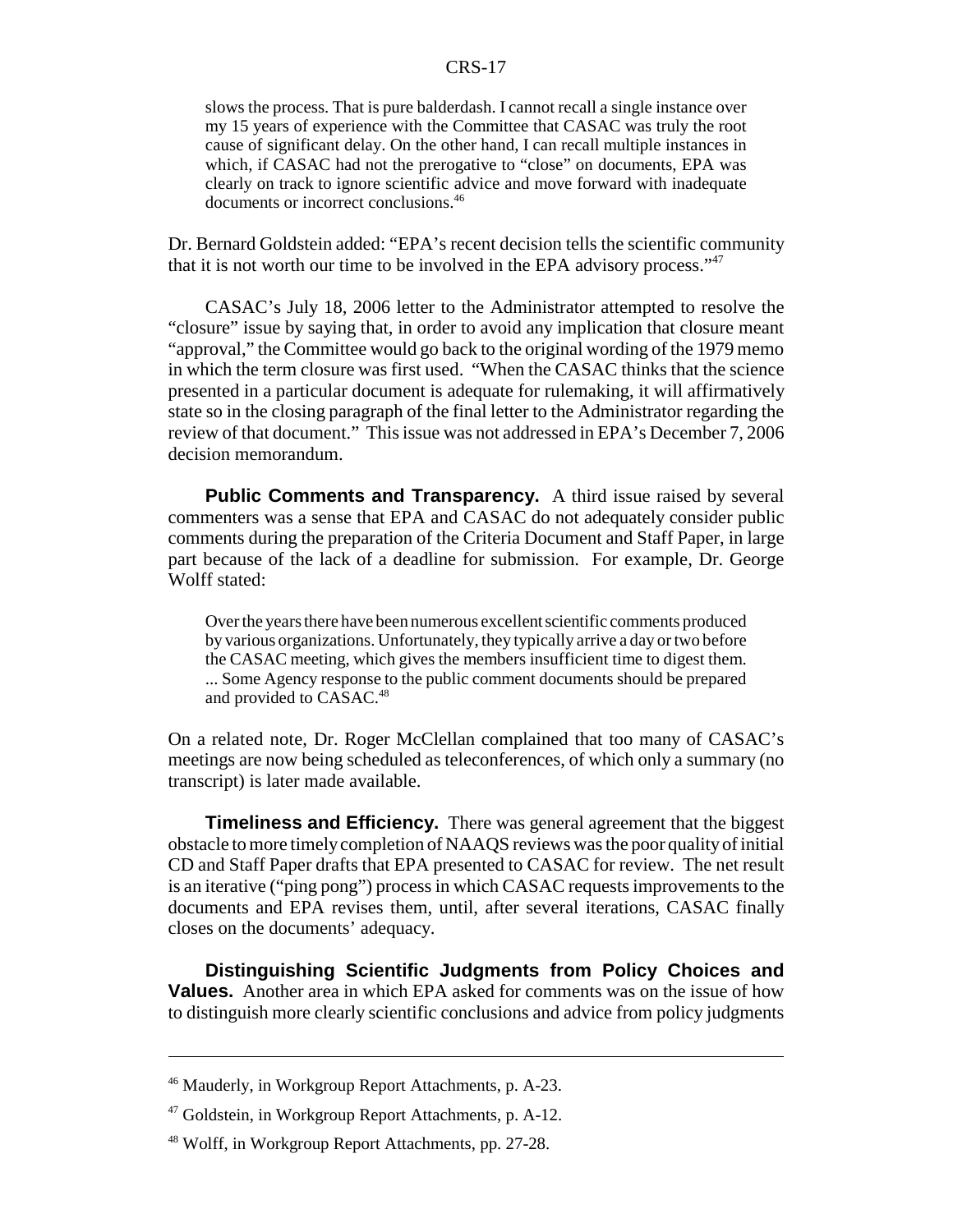and recommendations. This question produced no consensus. On one hand, Dr. Ellis Cowling and others noted that CASAC is required by the statute to "recommend to the Administrator any new ambient air quality standards." As Dr. Hopke noted, in distinguishing between science and policy judgments:

I hearken back to the law which asks the Committee to *recommend* a standard. CASAC has typically left the recommendation to the staff through closure on the SP. Now since closure has been eliminated, it becomes incumbent on the Committee to make a formal recommendation and this will clearly include more than the science. The loss of closure has helped to blur the line between scientific advice and clearly leads to the Committee taking a more active policy role.<sup>49</sup>

On the other hand, Dr. Wolff argued that, particularly in its January 17, 2006 letter regarding the proposed PM standards, "CASAC has clearly overstepped their boundaries and ventured into the policy arena."50

Somewhere between these views are the comments of Dr. Rogene Henderson, the current Chair of CASAC, who states:

The Agency should make clear to CASAC what they require in terms of scientific advice and what they consider to be policy issues, on which they do not need advice. The line between science and policy is not always apparent, and this difference should be made clear in the charge questions given to CASAC.<sup>51</sup>

A similar point is made by another long-time CASAC member, Dr. Joe Mauderly:

Neither scientists nor policy makers want to draw the line, or to define it or admit to it. CASAC meetings are rife with discussions about how its pronouncements will affect policy, and scientist advocates (on CASAC and its panels, as well as others) game the system to achieve their ideological policy goals. When EPA proposes or promulgates standards, it is reluctant to state clearly how science and policy enter into the decision — it wants to portray that all is based on science. These behaviors are absolutely understandable — most scientists are convinced that they know what's best for the country, and EPA Administrators don't want to admit to any motive other than the "best science". ...

At present, my only suggestion is that the Administrator make explicit (much more so than at present) just how science and policy separately bore on the proposed standard, and how the two were integrated. $52$ 

**A Consensus Observation.** In reviewing the many comments on the NAAQS process, much was found to criticize or to recommend, but perhaps more striking than the criticism was the degree to which commenters appear to believe that the system has worked. As stated by Dr. Bernard Goldstein, a former Chair of CASAC and a former Assistant Administrator of EPA's Office of Research and

<sup>49</sup> Hopke, in Workgroup Report Attachments, p. A-19.

<sup>50</sup> Wolff, in Workgroup Report Attachments, p. A-28.

<sup>51</sup> Henderson, in Workgroup Report Attachments, p. A-14.

<sup>52</sup> Mauderly, in Workgroup Report Attachments, pp. A-24, A-25.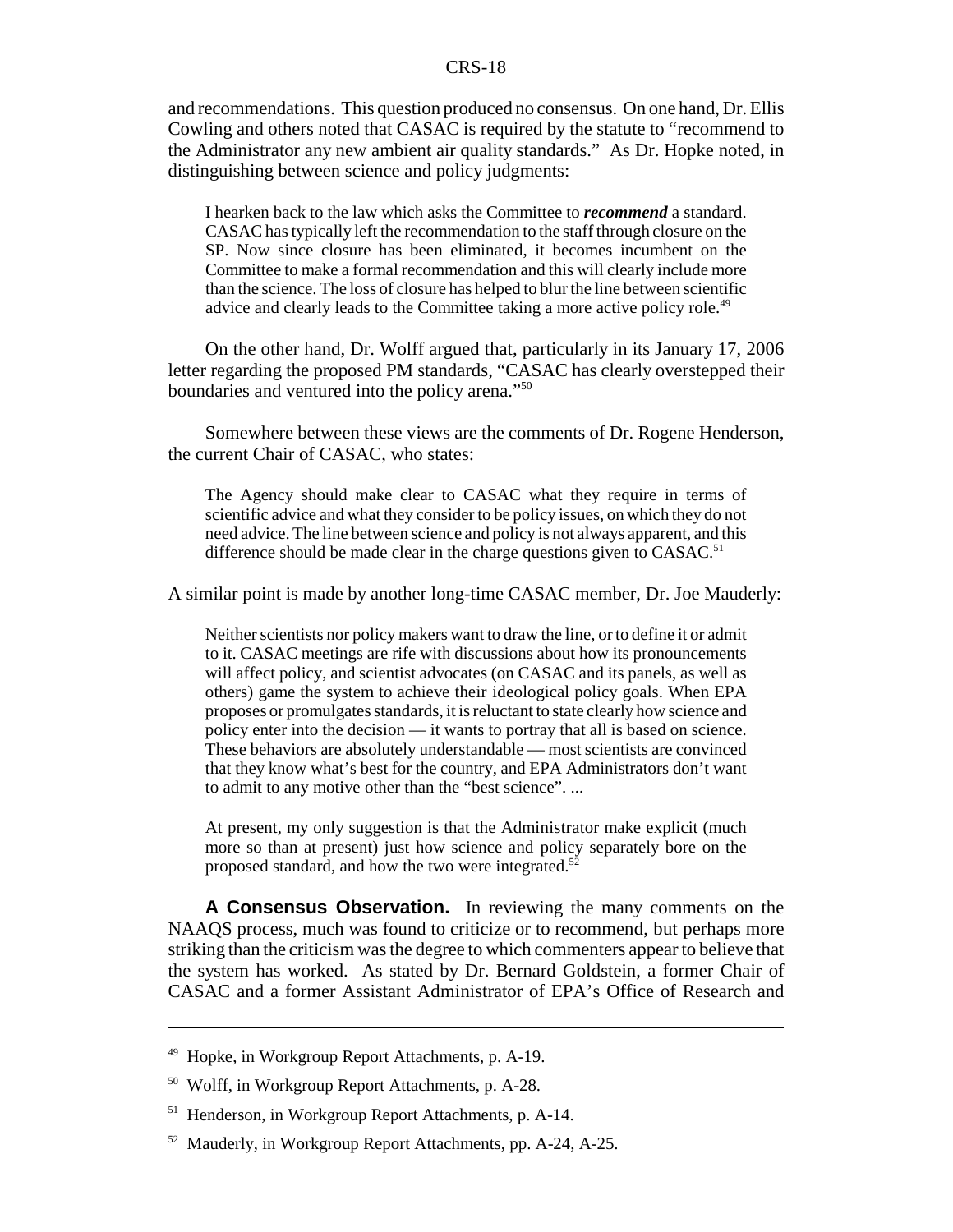Development, "... in my teaching of environmental health policy to both public health students and to law students, I routinely present the NAAQS standard-setting process as one that represents an ideal interface between science and regulation."53 Dr. Roger McClellan, who, in some respects was critical of the process, stated:

Without question, the CASAC has played a critical role in ensuring that the 'final' criteria documents were of high scientific quality. ... The activities of the CASAC, in my opinion, have been in accord with the language and intent of the Clean Air Act (1977) and consistent over time with the evolution of CASAC practices that have received substantial public and legal scrutiny. The modus operandi has proved successful in helping to ensure that the NAAQSs are science-based.<sup>54</sup>

Dr. Lippmann asked:

Can the Process for Setting NAAQS be Strengthened?

The easy answer is of course it can, and I will address how it can in text that follows. However, it is important that any changes made in the process do not weaken the long-established integrity, objectivity, and credibility of the process to the scientific community and interested stakeholders.<sup>55</sup>

# **Conclusion**

Sections 108 and 109 of the Clean Air Act establish statutory requirements for the identification of NAAQS (or "criteria") air pollutants and the setting and periodic review of the NAAQS standards. But the process used by EPA is as much the result of 36 years of agency practice as it is of statutory requirements. In Section 109, for example, the statute establishes the Clean Air Scientific Advisory Committee to make recommendations to the Administrator regarding new NAAQS and, at five-year intervals, to make reviews of existing NAAQS with recommendations for revisions. In practice, EPA staff, not CASAC, have prepared these reviews, drafting Criteria Documents, which review the science and health effects of criteria air pollutants, and Staff Papers, which make policy recommendations. CASAC's role has been to review and approve these EPA documents before they went to the agency's political appointees and the Administrator for final decisions.

Under EPA's new procedures, EPA's political appointees will have a role early in the process, helping to choose the scientific studies to be reviewed, and CASAC will no longer approve the policy Staff Paper with its recommendations to the Administrator. CASAC's iterative role that refined the EPA Staff Paper conclusions could be eliminated, and the Committee relegated to commenting on the policy paper after it appears in the *Federal Register*, during a public comment period.<sup>56</sup> The goal,

<sup>53</sup> Goldstein, p. A-11, in Workgroup Report Attachments.

<sup>54</sup> McClellan, p. 5, in Workgroup Report Attachments.

<sup>55</sup> Lippmann, p. A20, in Workgroup Report Attachments.

<sup>56</sup> Exactly how the new procedure will work was expected to be defined in the current (continued...)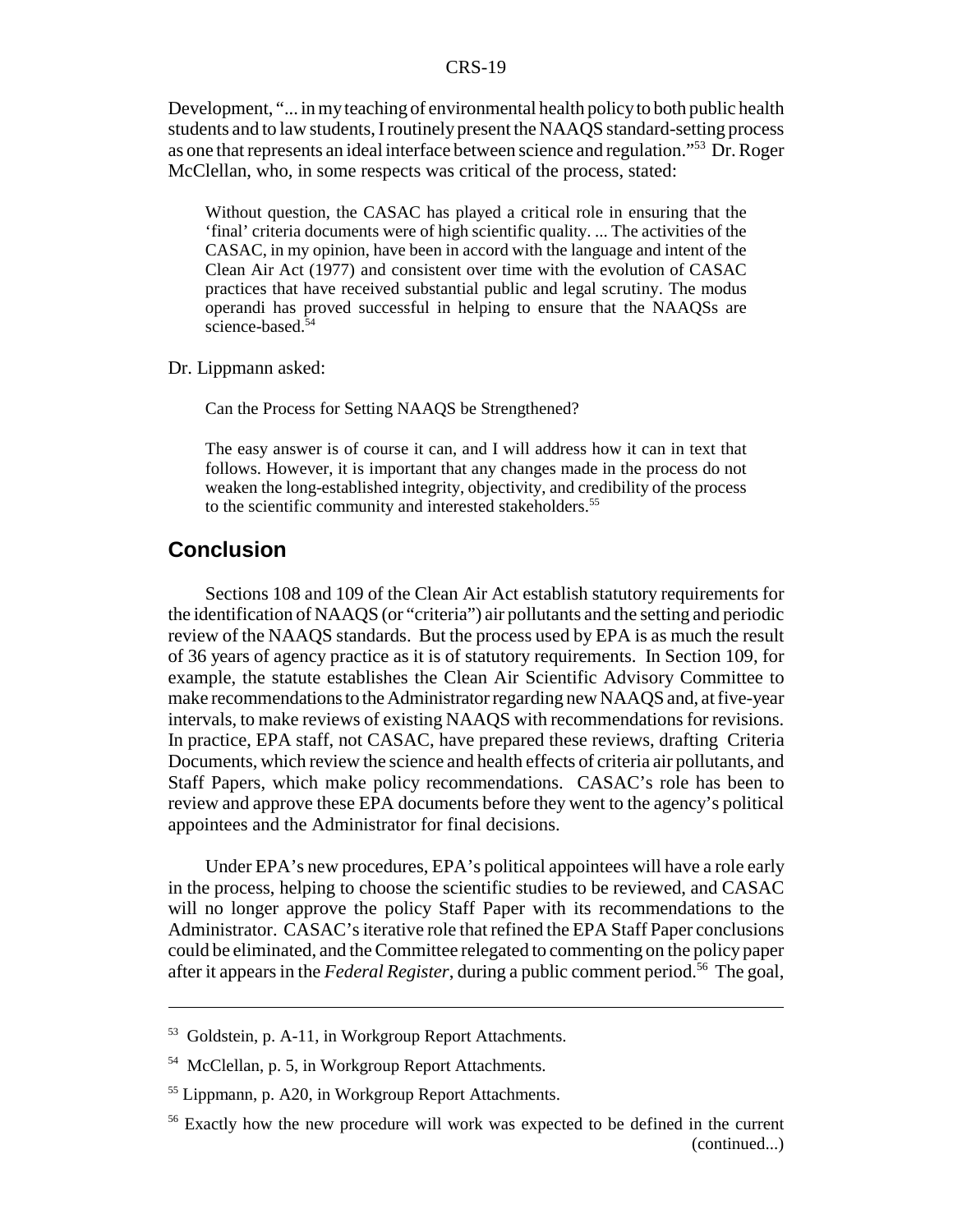according to agency officials, is to speed up the review process, which has consistently taken longer than the five years allowed by statute. "These improvements will help the agency meet the goal of reviewing each NAAQS on a five-year cycle as required by the Clean Air Act, without compromising the scientific integrity of the process,"<sup>57</sup> according to the memorandum that finalized the changes. The changes have caused concern among environmental groups and some in the scientific community, however, because, they say, they give a larger role to the agency's political appointees and a smaller role to EPA staff and CASAC.

 If Congress chooses to review these new procedures, one issue that it may wish to focus on is the statutory role of CASAC: whether it should play some formal role in approving the Administrator's choice of standards. Under current law, CASAC's role is purely advisory. EPA is not required by the Clean Air Act to follow CASAC's recommendations; the act (in Section  $307(d)(3)$ ) requires only that, when the Administrator proposes a new or revised NAAQS in the *Federal Register*, he set forth any pertinent findings, recommendations, and comments by CASAC (and the National Academy of Sciences), and, if his proposal differs in an important respect from any of their recommendations, provide an explanation of the reasons for such differences.

CASAC, in practice, has tended to play a larger role, evaluating EPA staff's analysis of the science and its policy recommendations and withholding formal "closure" on the agency documents until it was satisfied that the documents accurately reflected the state of the science. The statute has never required EPA to have CASAC's approval before proposing or promulgating NAAQS revisions, but, in practice, the need to build a record that it could defend against court challenges has generally led EPA to promulgate standards within the range of CASAC's recommendations.

In 2006, for the first time, the Administrator promulgated standards outside of that range,58 and CASAC, in a written response, made clear that it felt the standards

<sup>56 (...</sup>continued)

review of the lead NAAQS. On August 24, 2007, however, the U.S. District Court for the Eastern District of Missouri intervened in this process, ordering EPA to issue a staff paper on lead by November 1, 2007, following a schedule the court had previously issued and refused to modify. Thus, EPA may be forced to follow the old NAAQS review process more closely than it intended in the lead NAAQS review. Missouri Coalition for the Environment v. Johnson, No. 4:04CV00660 (E.D. Mo. August 24, 2007).

<sup>57 &</sup>quot;Process for Reviewing National Ambient Air Quality Standards," Memorandum of Marcus Peacock, Deputy EPA Administrator, to Dr. George Gray, Assistant Administrator, Office of Research and Development, and Bill Wehrum, Acting Assistant Administrator, Office of Air and Radiation, December 7, 2006, p. 3, available at [http://www.epa.gov/ttn/naaqs/memo\_process\_for\_reviewing\_naaqs.pdf].

<sup>&</sup>lt;sup>58</sup> In the Administrator's judgment, the science underlying CASAC's recommendation (regarding the  $PM_{25}$  NAAQS) was not sufficient, relying primarily on two studies, neither of which "provide[s] a clear basis for selecting a level lower than the current standard...." The Administrator agreed with CASAC that the science shows a relationship between higher levels of  $PM<sub>2.5</sub>$  and an array of adverse health effects, but he maintained that there was too (continued...)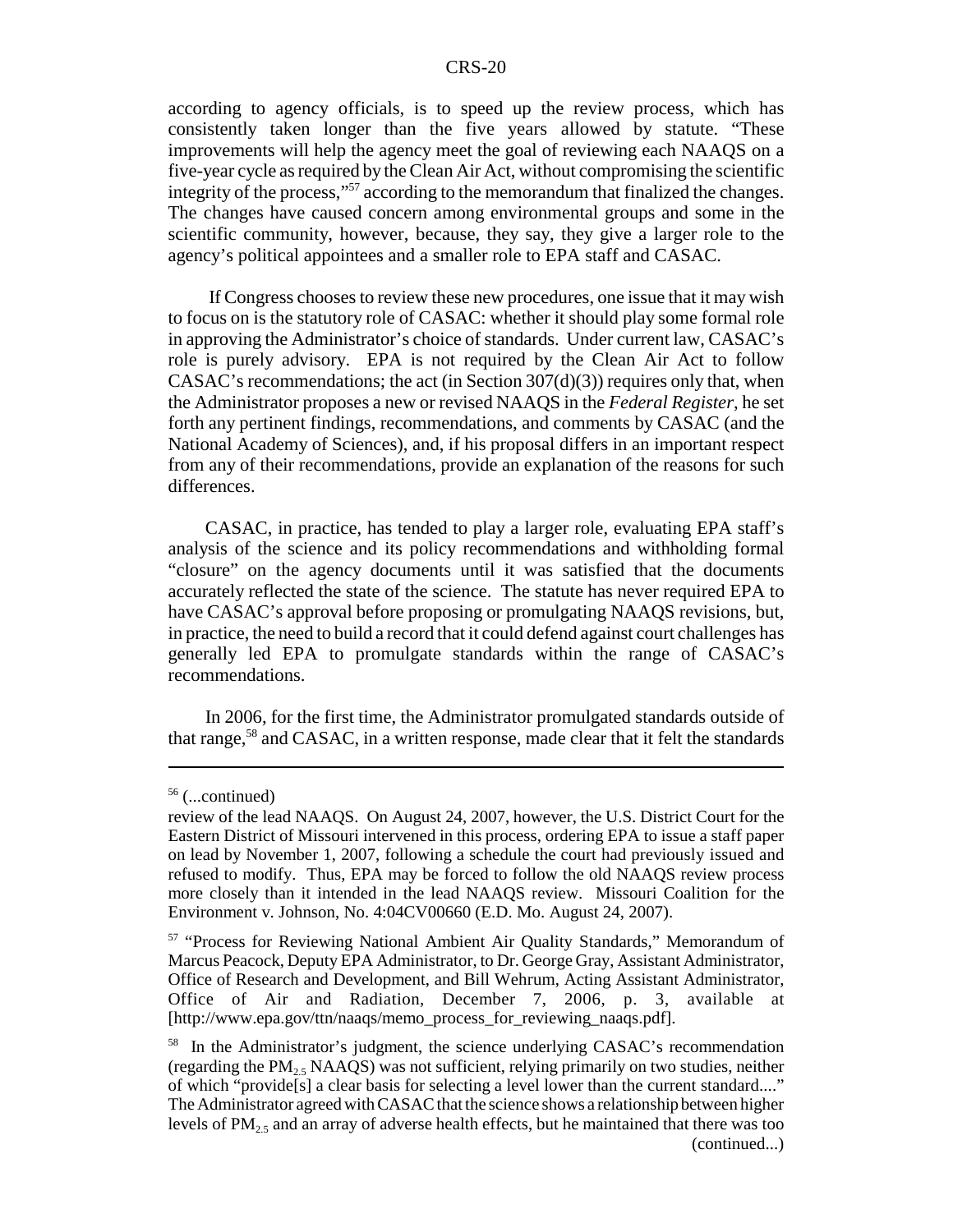did not meet the statutory requirements. That may be the role Congress intended for CASAC, or it may not. On one hand, Congress could conclude that CASAC has overstepped its bounds, in essence judging an Administrator's final decision in contrast to its statutory mandate to make recommendations beforehand. On the other hand, Congress might conclude that the Administrator's judgment should have been constrained to the range of options that CASAC established as being supported by the science.

The courts are likely to play a role here, as well. Thirteen states, the District of Columbia, electric utilities and other industry groups, groups representing farmers and ranchers, and several environmental groups have challenged the PM standards in court. Legal challenges to NAAQS are not unusual. In reviewing EPA regulations in the past, courts have often deferred to the Administrator's judgment on scientific matters, focusing more on issues of procedure, jurisdiction, and standing. Nevertheless, CASAC's detailed objections to the Administrator's decisions and its description of the process as having failed to meet statutory and procedural requirements could play a role as these standards are reviewed in court.

Although the new NAAQS review procedures will change the role that CASAC has historically played, CASAC, at first, appeared less concerned with the changes than some who have advocated on its behalf. When the December 7, 2006 decision memorandum was released, the committee's Chair said CASAC did not plan to issue a formal response. As noted above, in its response to the Workgroup report released in April 2006, the committee had made a number of suggestions, some of which, such as the convening of a science workshop at the outset of the process to better focus the review, were incorporated into the decision memorandum. The memorandum also addressed another of CASAC's major concerns, that the old process spent too much time compiling an encyclopedic review of the literature, much of which had little relevance to the policy questions that needed to be addressed. With respect to EPA taking comments from CASAC at the same time that it considers comments from the public, CASAC's Chair was reported to say, "(S)ome of the members were concerned but most are not, because it doesn't change CASAC's ability to comment."59

In early February 2007, however, reports circulated that CASAC had changed its mind. After its first experience with the new NAAQS review process, $60$  it was reported that the committee would compose another letter to the EPA Administrator critical of the new process:

Henderson [CASAC Chair Dr. Rogene Henderson] said the staff paper had been based on scientific considerations. With the new process, EPA is "skipping that

<sup>58 (...</sup>continued)

much uncertainty in the analysis to justify lowering the annual standard. See discussion beginning at 71 *Federal Register* 61172, October 17, 2006.

<sup>59</sup> Comment of Dr. Rogene Henderson, CASAC Chair, in "EPA Adviser Plays Down Democrats' Criticism over New NAAQS Changes," *Inside EPA Clean Air Report*, December 14, 2006.

<sup>&</sup>lt;sup>60</sup> A CASAC Review Panel met to consider the Lead NAAQS on February 6-7, 2007.